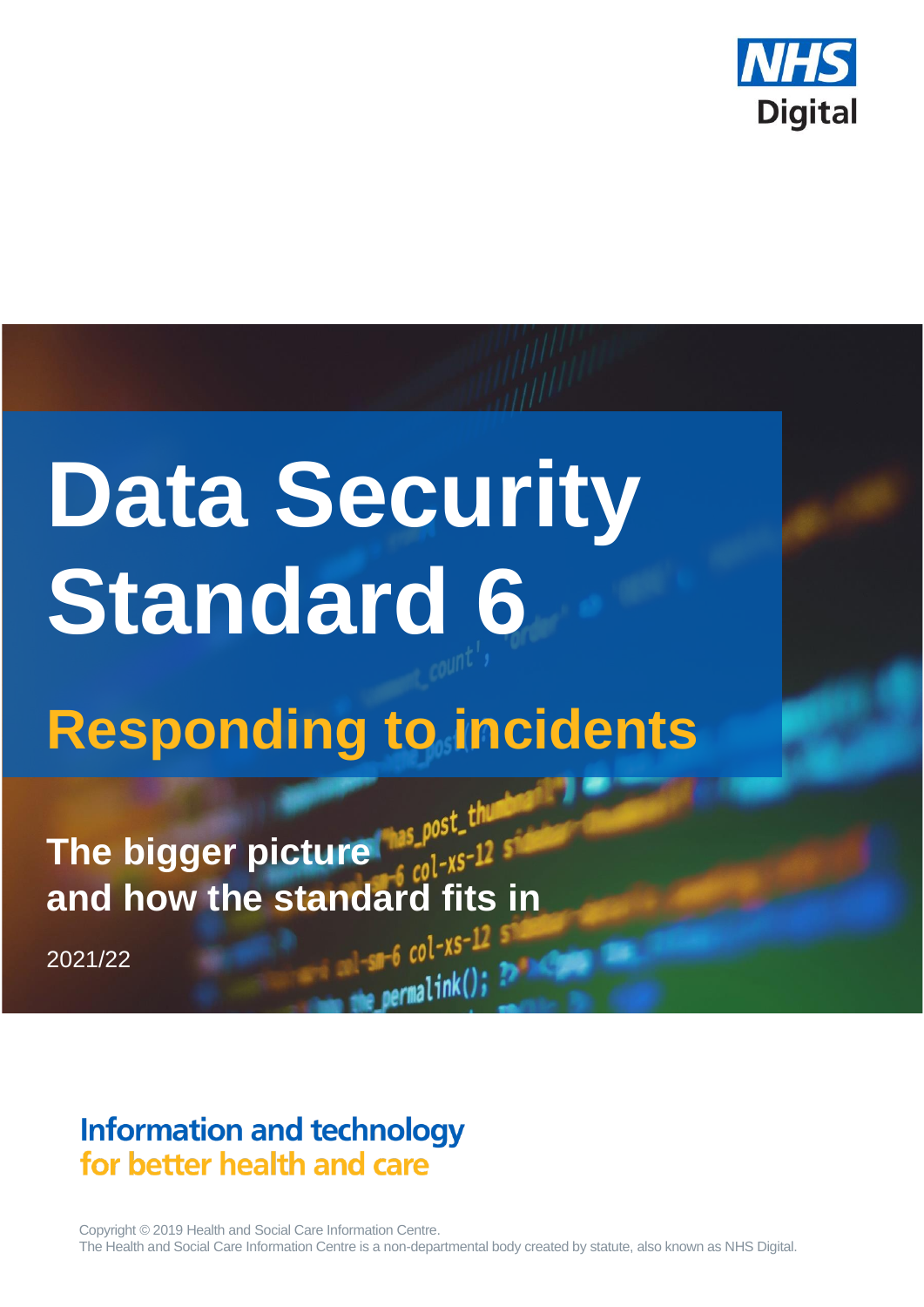## **Contents**

| <b>Overview</b><br><b>Using professional judgment</b>                     |    |  |                                  |
|---------------------------------------------------------------------------|----|--|----------------------------------|
|                                                                           |    |  | <b>Incident reporting system</b> |
| Definition and scope                                                      | 5  |  |                                  |
| The incident reporting system                                             | 6  |  |                                  |
| Incident management system                                                | 8  |  |                                  |
| Investigation                                                             | 8  |  |                                  |
| Managing an incident                                                      | 8  |  |                                  |
| An informed and empowered audience                                        | 9  |  |                                  |
| A Variety of Reporting routes                                             | 10 |  |                                  |
| Notifying Local Leaders, National Bodies and individuals of a data breach | 11 |  |                                  |
| End point anti-virus                                                      | 12 |  |                                  |
| Anti-virus costs                                                          | 12 |  |                                  |
| Anti-virus coverage                                                       | 12 |  |                                  |
| Always on, always connected, always up to date                            | 13 |  |                                  |
| Blocking web malicious content                                            | 14 |  |                                  |
| <b>Application Management</b>                                             | 14 |  |                                  |
| Email server software                                                     | 16 |  |                                  |
| DMARC, DKIM and SPF                                                       | 17 |  |                                  |
| Spam, Spam everywhere but not a bite to eat                               | 17 |  |                                  |
| Acting upon known vulnerabilities                                         | 18 |  |                                  |
| Which vulnerabilities?                                                    | 18 |  |                                  |
| Threats                                                                   | 18 |  |                                  |
| Vulnerability                                                             | 18 |  |                                  |
| <b>NHS Cyber Alerts Service</b>                                           | 19 |  |                                  |
| Repeat data security incidents                                            | 20 |  |                                  |
| Monitoring                                                                | 21 |  |                                  |
| Fraud                                                                     | 22 |  |                                  |
| Appendix 1 -                                                              | 23 |  |                                  |
| Table of Data Security Level 6 Assertions                                 | 23 |  |                                  |
| Appendix 2 -                                                              | 25 |  |                                  |
| Useful resources                                                          | 25 |  |                                  |
| Appendix 3-                                                               | 27 |  |                                  |
| The National Data Guardian Reports                                        | 27 |  |                                  |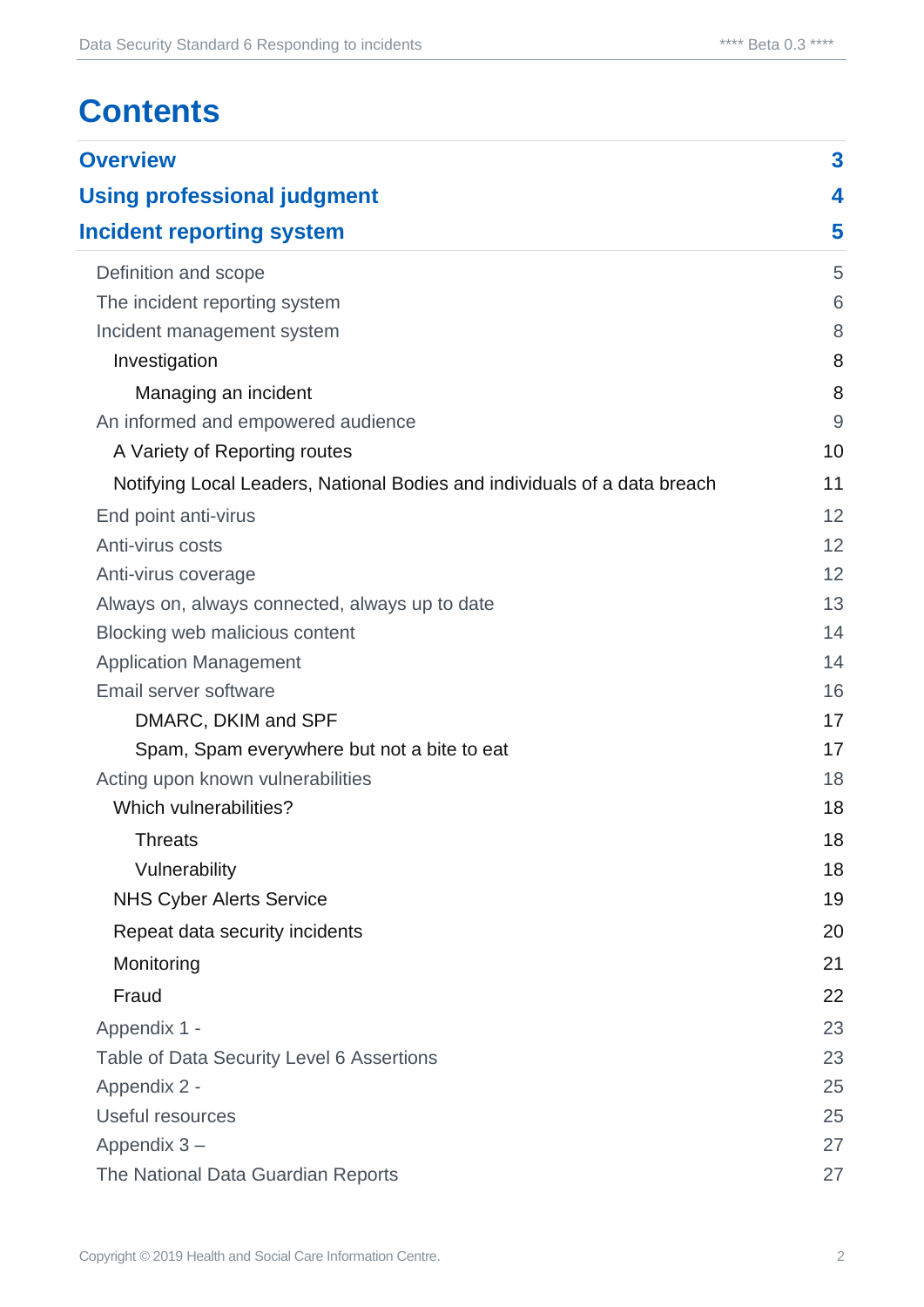## <span id="page-2-0"></span>**Overview**

The NDG's review Data Security Standard 6 states that:

*"Cyber-attacks against services are identified and resisted and CareCERT security advice is responded to. Action is taken immediately following a data breach or a near miss, with a report made to senior management within 12 hours of detection."*

*"All staff are trained in how to report an incident, and appreciation is expressed when incidents are reported. Sitting on an incident, rather than reporting it promptly, faces harsh sanctions. The Board understands that it is ultimately accountable for the impact of security incidents, and bears the responsibility for making staff aware of their responsibilities to report upwards. Basic safeguards are in place to prevent users from unsafe internet use. Anti-virus, anti-spam filters and basic firewall protections are deployed to protect users from basic internet-borne threats."*

#### **Department of Health**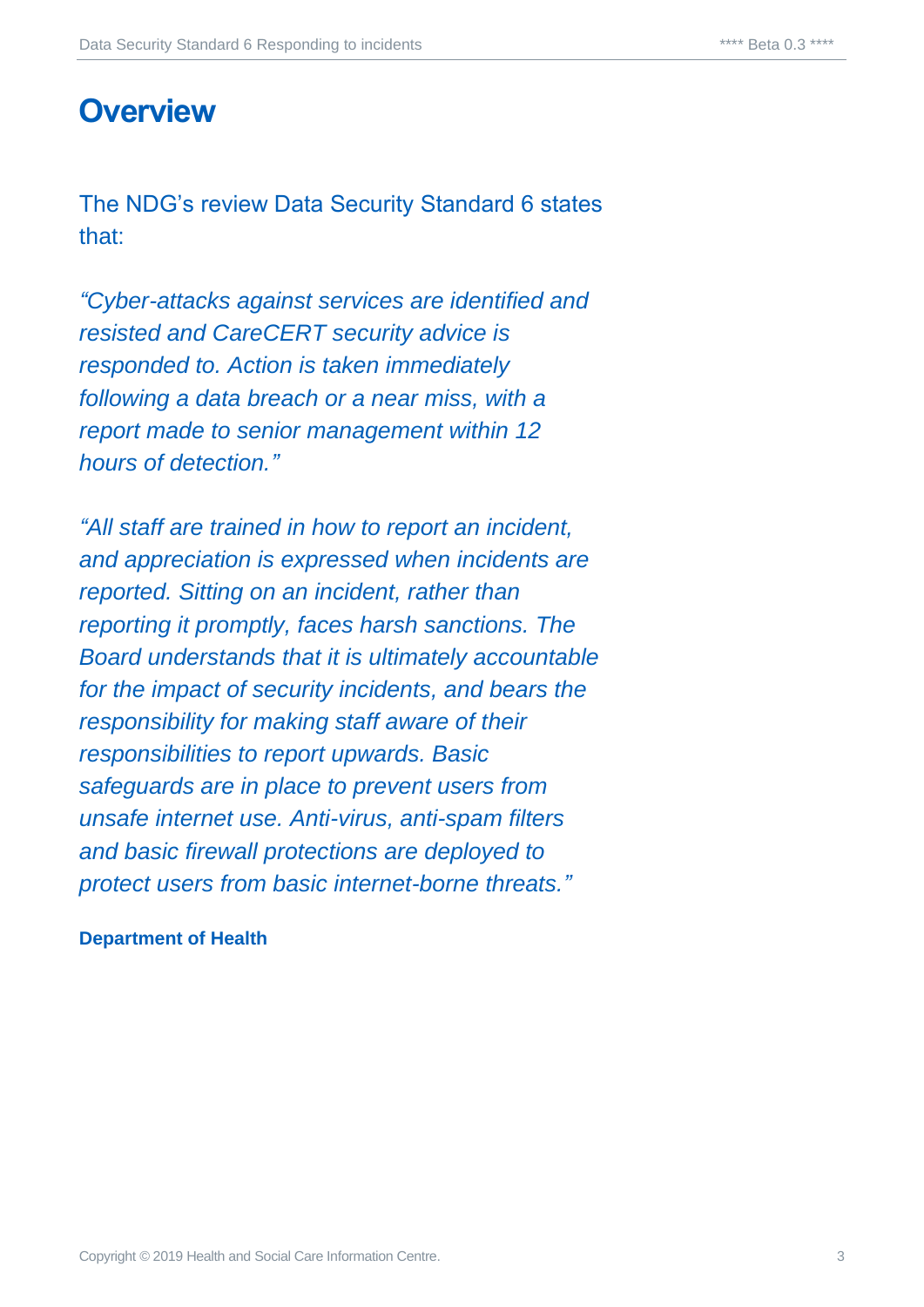## <span id="page-3-0"></span>**Using professional judgment**

The DSPT guidance (audit framework and associated "big picture guides") is not exhaustive. They will not cover every eventually and professional judgement will be required in how the standard is met and audited.

Both sets of guidance endeavour to be vendor agnostic. You may have an excellent vendorsupplied system which is not referred to in the guides. That is not to discount such a system, which should be implemented and audited on its merits.

The required standards have to be achievable to those whose digital maturity is still "developing". As a consequence, some of the measures outlined could be seen as quite manual. This does not mean that more sophisticated measures cannot be implemented.

**At times the big picture guides may go further than the audit guides and vice versa. Only the most binary of assertions would lead to one answer. The divergence of guides is either following an implementation theme to the end or the next logical audit artifact**

When implementing or auditing please have regard to the intent of the evidence, assertions, standards and ultimately the whole 10 data security standards themselves. It is not the intention of the DSPT to create tick lists of items to be implemented and audited that bear little resemblance to actual practice.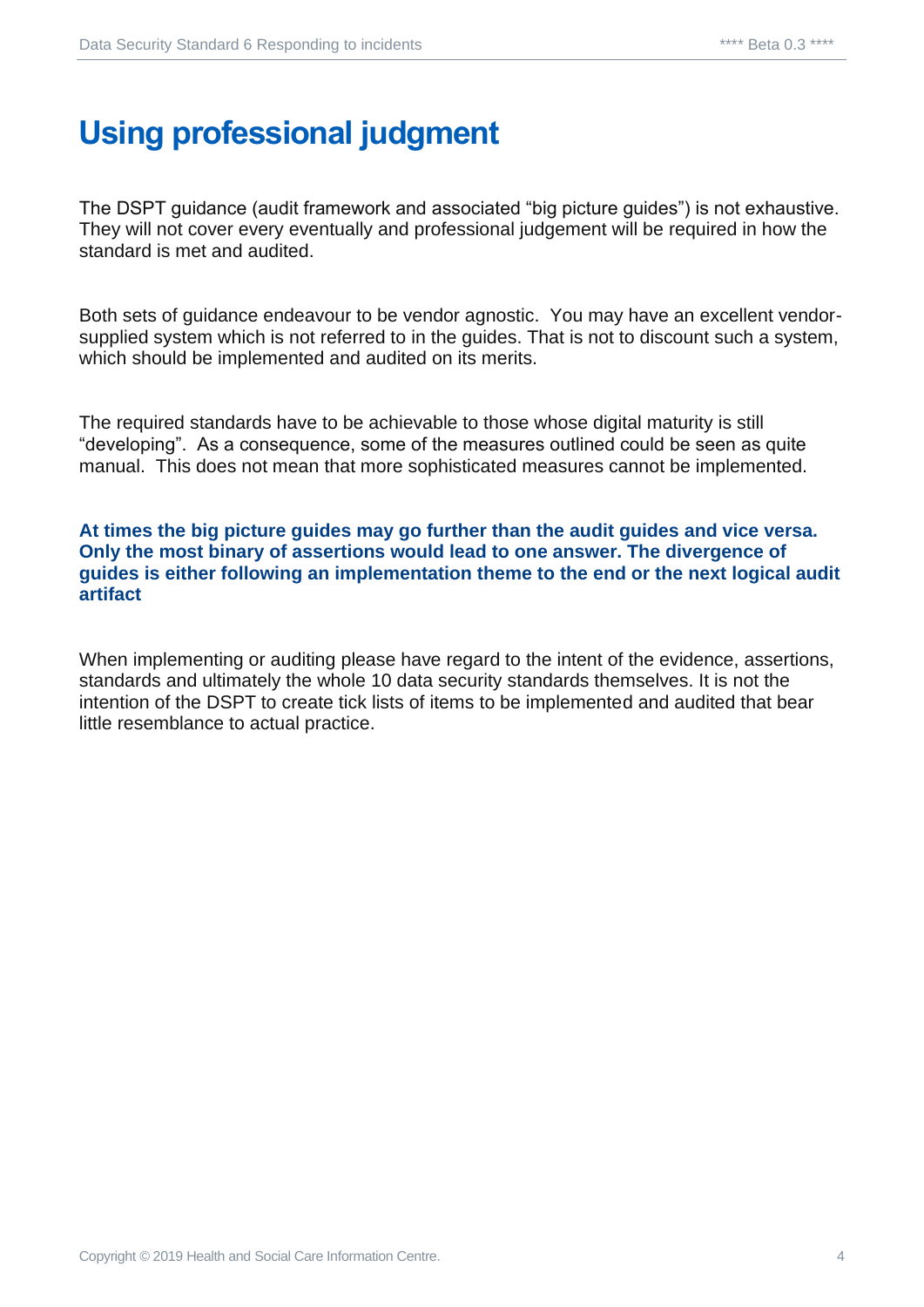## <span id="page-4-0"></span>**Incident reporting system**

## <span id="page-4-1"></span>**Definition and scope**

An incident can have many definitions ranging from an IT service desk type definition to a wider business continuity incident.

NB. For the purposes of the Data Security and Protection toolkit an incident is considered to be an event that has a data security implication (Confidentiality, Integrity or Availability). If the incident also involves personal confidential information, it can also be a data breach which requires reviewing to see if it is notifiable to interested parties, including the ICO.

Incident reporting is a method or means of declaring any unusual problem, occurrence or other situation that may comprise (or is likely to lead to) undesirable effects, or that is not in accordance with established policies, procedures or practices:

- disclosure or loss / theft of information
- inappropriate access and / or modification
- cyber-attacks on IT equipment / data
- obtaining information by deception
- human error
- inappropriate processes.

In data security, staff can be your greatest asset or your greatest threat. By having an effective incident reporting system, you can help leverage the eyes and ears of your organisation and understand and learn from incidents.

*"The Review heard that near misses, hazards and insecure behaviours must all be reported without fear of recrimination, and people should be encouraged to provide this valuable intelligence."*

**NDG Review** 

An incident may involve digital and/or paper-based information. It could involve one piece of equipment or a thousand, one personal record or millions.

The incident can also be a data breach, i.e. any failure to meet the requirements of the Data Protection law, including but not limited to an unlawful disclosure or misuse of personal data. Such as when emails containing sensitive information have been sent to the wrong address, data is shared without consent, or people experience their records being misplaced or lost.

Equally, an incident may not be a breach, such as a cyber-attack that brings down a system for a short time but does not access any information or have significant negative effect on services.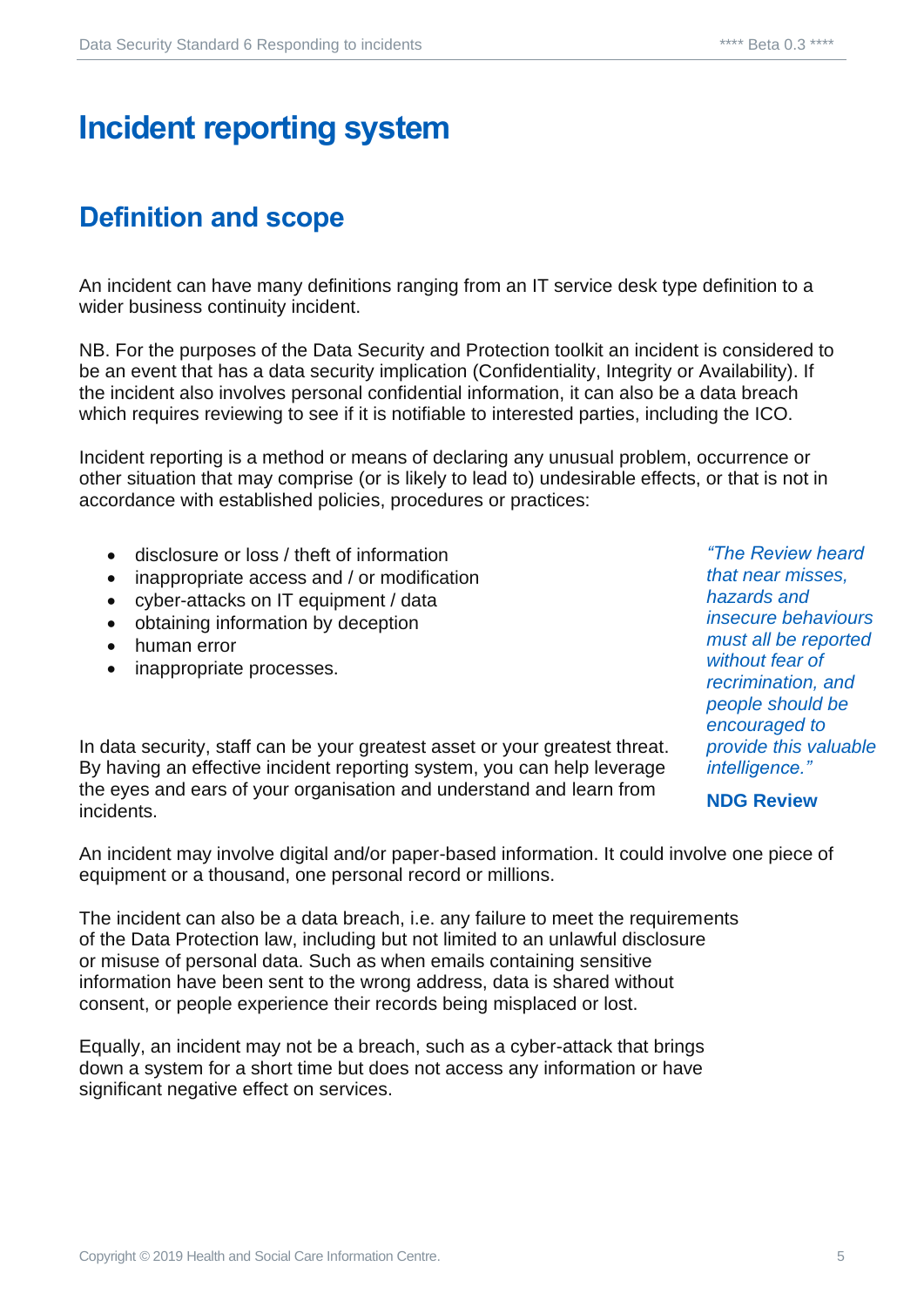## <span id="page-5-0"></span>**The incident reporting system**

There should be a uniform system for documenting any unusual problem, occurrence, or other situation that is likely to lead to undesirable effects or that is not in accordance with established policies, procedures or practices such as:

- potential and suspected disclosure of any information to unauthorised individuals
- loss or theft (attempted or actual) of paper records, data or IT equipment on which data is stored
- disruption to systems, clinical and business processes
- attempts to gain unauthorised access to computer systems, e.g. hacking
- the integrity of records altered or deleted without authorisation by the data "owner"
- virus or other malicious malware attacks (suspected or actual)
- "blagging" offence where information is obtained by deception
- breaches of physical security, e.g. forcing of doors or windows into secure room or filing cabinet containing NHS sensitive or other UK government information left unlocked in an accessible area
- leaving desktop or laptop unattended when logged-in to a user account without locking the screen to stop others accessing information
- human error, such as emailing data by mistake
- covert or unauthorised recording of meetings and presentations
- damage or loss of information and information processing equipment due to theft, fires, floods, failure of equipment or power surges
- deliberate leaking of information
- insider fraud
- systems unavailability that has a negative effect on service users / patients.

To avoid confusion and maximise the speed of response to incidents it is important that the reporting process is simple and clear.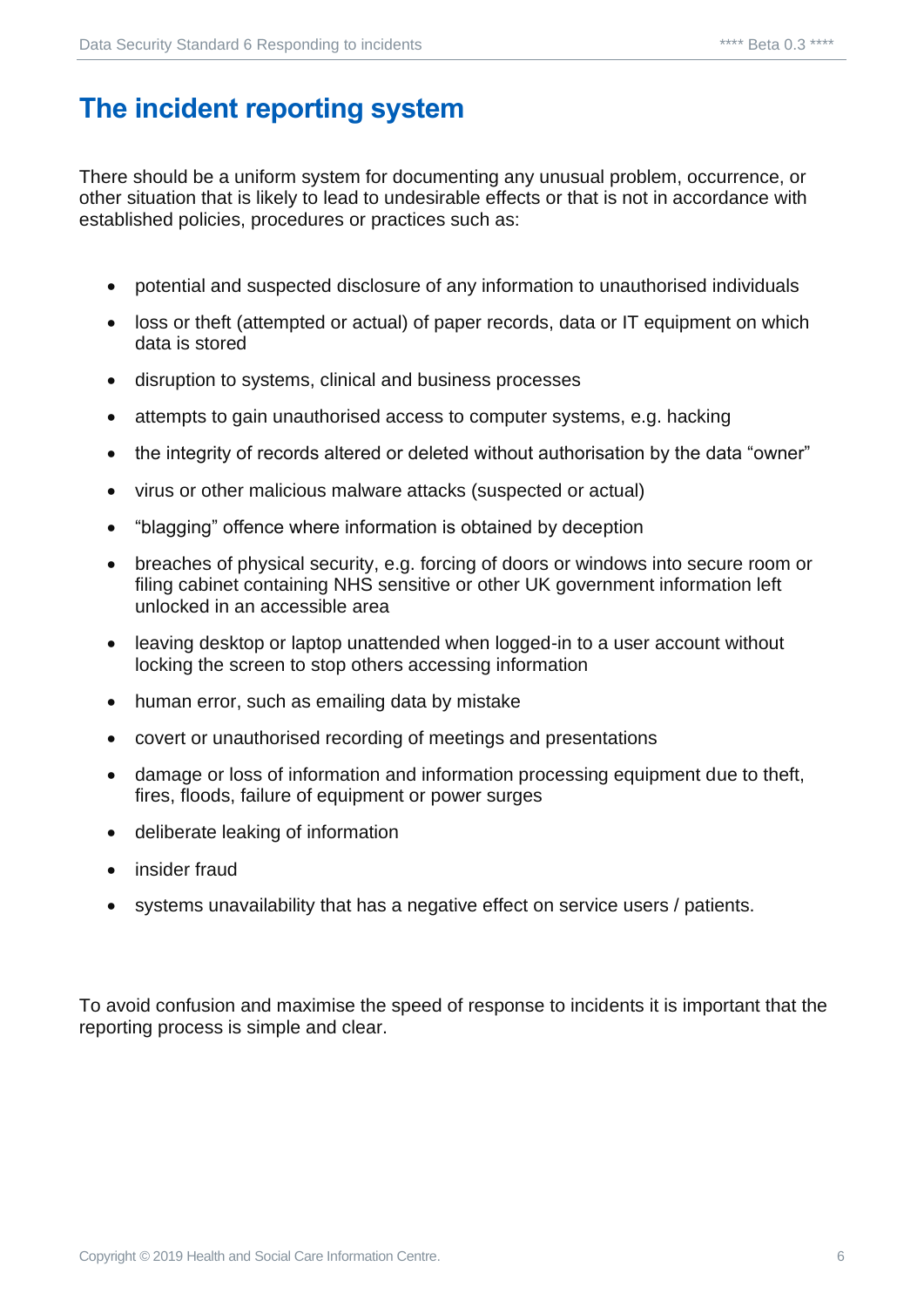Larger organisations may utilise a bespoke incident management IT system/software package. The information security incident process could, and should, be integrated into this. However, notwithstanding the use of a bespoke software package the principles and approach outlined here (and in Annex A) should be used to ensure the software (if utilised) and the associated processes capture the necessary information and manage the process appropriately.

Within the organisation it is suggested that the below approach is taken and tailored to the specific size and outsourced providers to the organisation:

Have a single reporting point – by telephone (essential) and email (optional addition). This reporting point should be clearly displayed on IT systems (affixed to the front of monitors for instance) and on notice boards as well as within the organisation's general operating procedures. For notice boards and operating procedures, it is recommended that a short synopsis of the types of issue that constitute an information security incident are listed to enable users to realise when an incident has occurred. This single reporting point will be required to assess the report.

Have a single, simple reporting form – this should be no more than two pages but preferably only one page, with as few questions as possible. It should be in hard copy (in case the incident affects the IT system the user is operating from) and should also be made available from the organisation's IT system/intranet. The required information is suggested to be no more than:

- o date
- o location
- o short summary of what occurred
- $\circ$  type of incident e.g. e-mail, lost USB device or paper
- o contact details for obtaining further information.
- In the plan or procedure, it should also be stated, preferably as a mandate, that all staff are responsible for reporting security incidents.

It is important that if an individual(s) has been affected by a breach that they are appropriately informed – please see Information Security Incident: NHS Digital Good Practice Guide for details Appendix 2.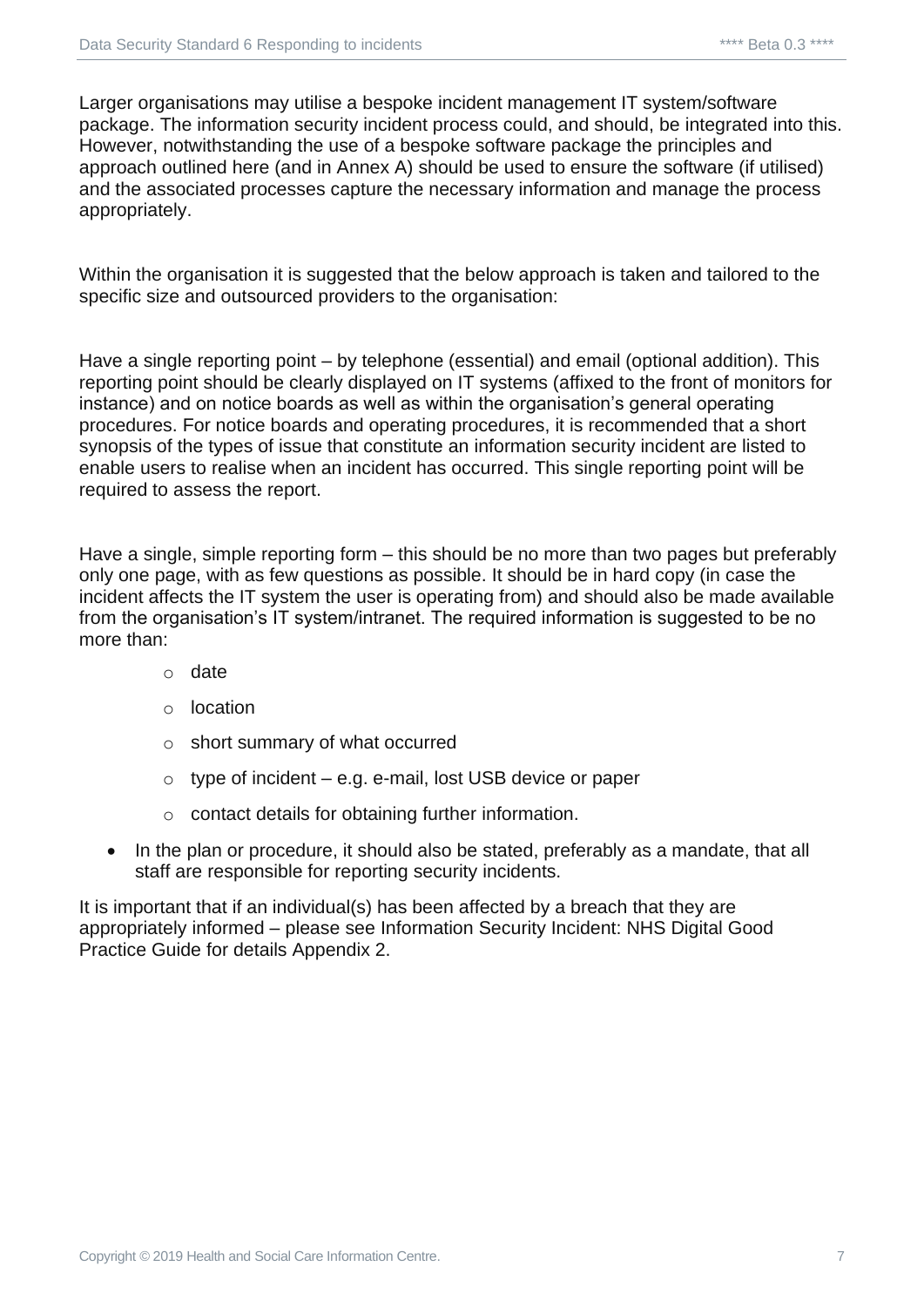## <span id="page-7-0"></span>**Incident management system**

Having an incident reporting system is important however if those incidents are not managed (triaged and where appropriate investigated) lessons cannot be learned, processes and systems changed, and organisations may not improve.

#### <span id="page-7-1"></span>**Investigation**

The lead investigator should not be responsible for the system or process in question. It is recognised that segregation of duties is difficult in small organisations. The same person investigating as who reported is bad practice. Where possible, the same person responsible for a system or process in focus during the investigation should not lead the investigation itself.

#### <span id="page-7-2"></span>**Managing an incident**

Dependent on the nature of the incident as well as being investigated, it may need reporting to other bodies.



#### A policy/procedure is in place to ensure data security and protection incidents are managed/reported appropriately.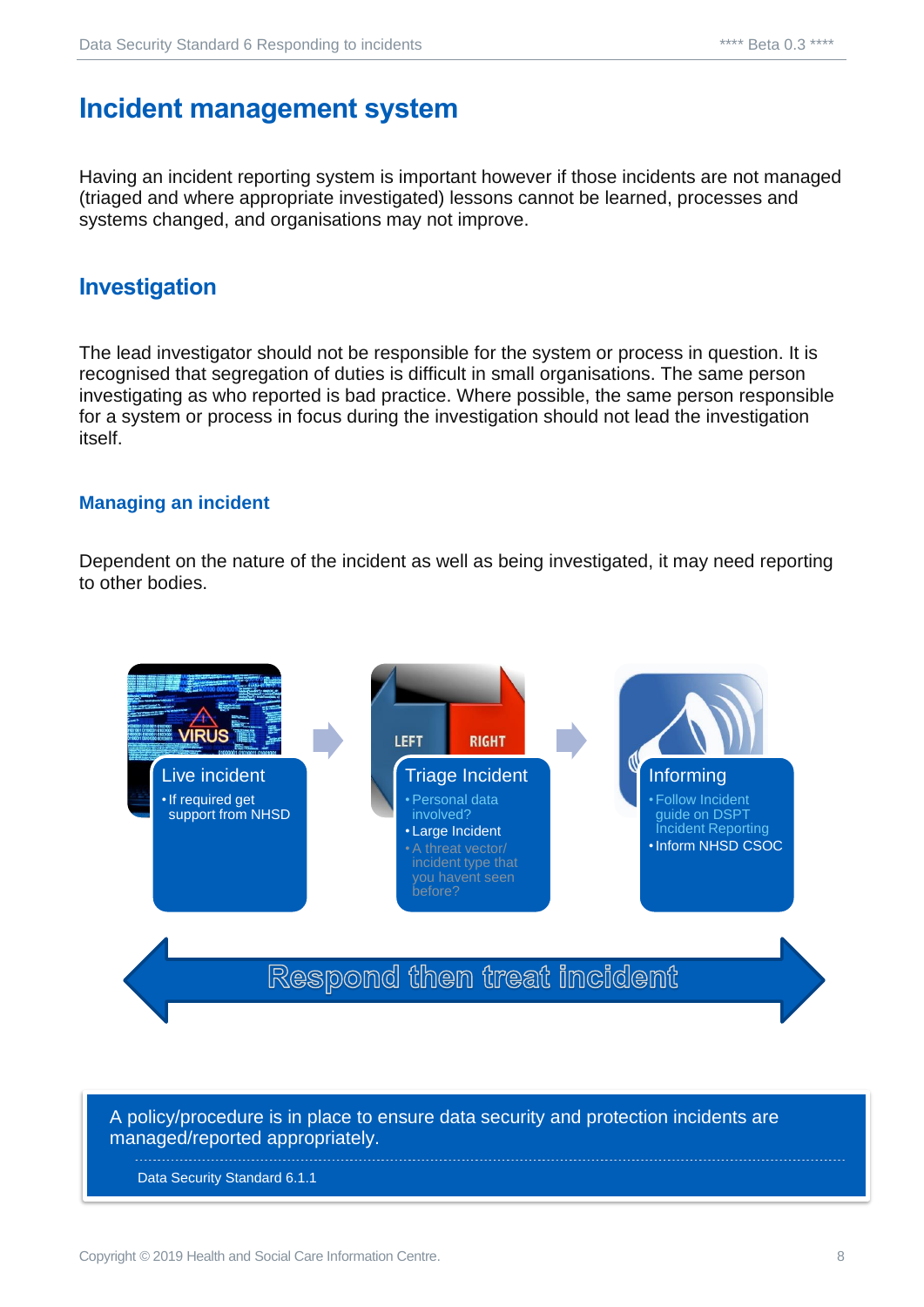## <span id="page-8-0"></span>**An informed and empowered audience**

It is important that staff have sufficient knowledge to enable them to identify incidents, breaches, near misses and unacceptable behaviour and to know the tell-tale signs of what is irregular and what is acceptable behaviour.

This can be through training (as detailed in the big picture guide for data security standard 3) However organisational norms, culture, policies, processes and procedures have a profound influence.

Unsafe process (as detailed in the big picture guide for data security standard 5) can lead to more incidents and breaches.

As well as knowing what an incident / breach looks like or what a potential incident / breach could be (unsafe processes etc), staff should feel empowered and encouraged to report incidents, near misses and unsafe processes.

High levels of incident reporting in the past have often been negative and sometimes organisations have not encouraged reporting through not having a clear process and commitment to support those who report.

The NDG review heard that near misses, hazards and insecure behaviours must all be reported without fear of recrimination, and that people should be encouraged to provide this valuable intelligence. In the airline industry, spikes in incidents are seen as people following the good example set by staff speaking up about a threat, near miss or incident. Unfortunately, in health and social care, increased reporting has been perceived as an indication of systemic issues and may prompt questions around what is wrong and who is to blame.

The incident reporting system should be able to handle anonymous "tip offs" and data security whistle blowing. Many of the same principles as outlined in Sir Robert Francis, Freedom to Speak Up review (Annex A) have a bearing

- culture change
- improved handling of cases
- measures to support good practice
- particular measures for vulnerable groups
- extending the legal protection.

Consideration should be given to how the reporting system handles anonymous tip offs as well as protecting staff reporting sensitive issues that could make them vulnerable.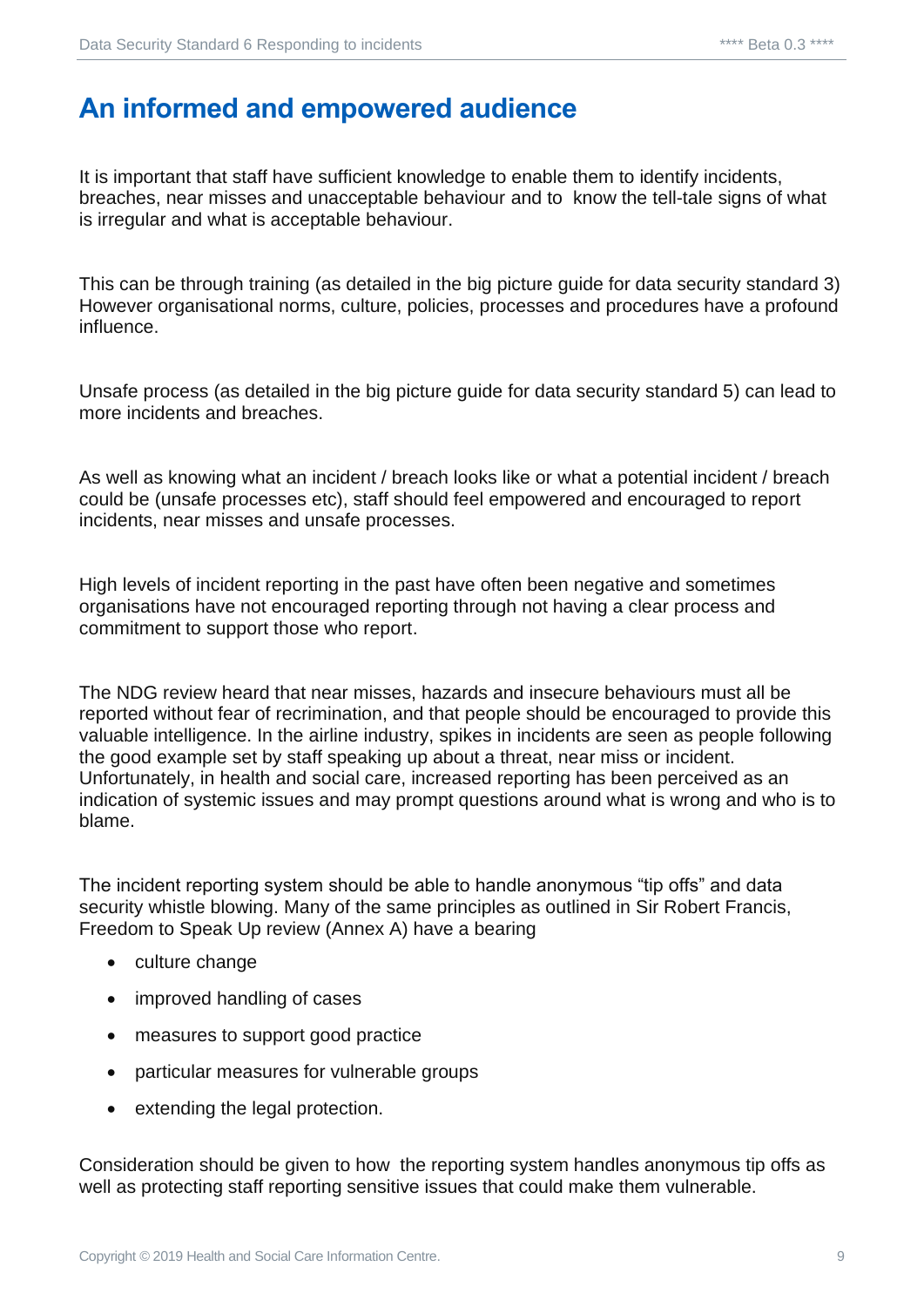#### <https://www.gov.uk/government/publications/sir-robert-francis-freedom-to-speak-up-review>

This is especially a factor when incidents are reported using an existing incident reporting system, such as an IT service desk where the staff managing the incident system also manage major systems that are likely to come into focus during an incident investigation (such as a Patient Administration System or Windows Active Directory administrator).

It is recognised that this is a particular challenge for smaller organisations where staff can have multiple roles.

#### <span id="page-9-0"></span>**A Variety of Reporting routes**

There is not one prescribed method of reporting incidents. Organisations may want to centralise around one prescribed route or have several valid routes.

The type of routes that are commonly used include: -

- In person
- Online form or portal (generally accessible from the local intranet)
- Leveraging an existing service desk mechanism
- Telephone line
- Central email address

Whatever the route it is important that there is appropriate level of resource available to timely triage the incident (especially if it's a live incident that requires a response) or a potential breach that may need notification with 72 hours.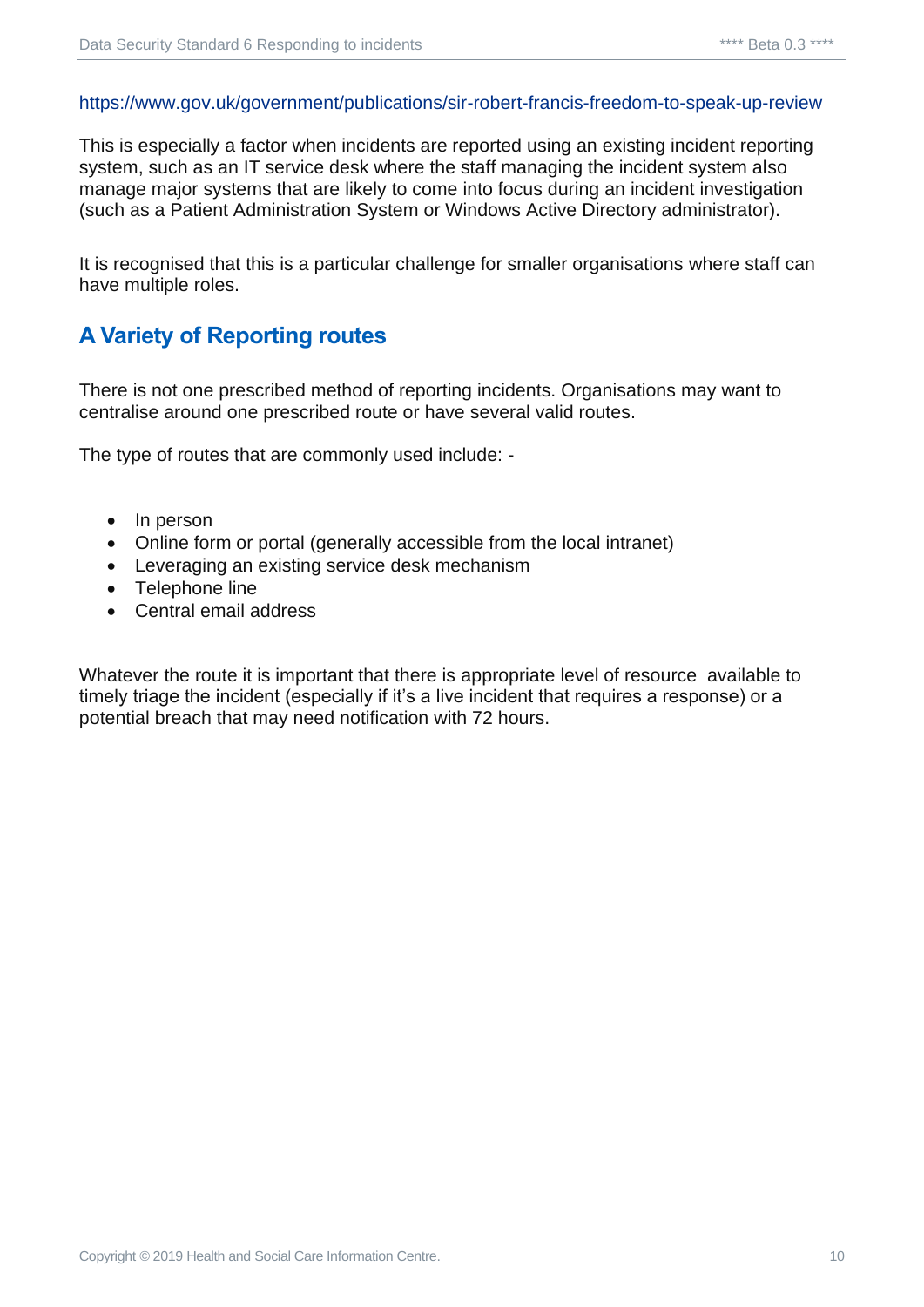#### <span id="page-10-0"></span>**Notifying Local Leaders, National Bodies and individuals of a data breach**

If an incident is a potential breach (under GDPR/DPA 18) it should be triaged against the incident reporting system / guidance with the DSPT.

#### <https://www.dsptoolkit.nhs.uk/Help/29>

If the breach meets the threshold incident, details will be sent to the ICO as the supervisory authority and, dependent on impact and nature (such as a NIS breach), DHSC/NHSX

Notification needs to take place within 72 hours of you becoming aware of the breach. It is important to understand the notification system within the DSPT. It is not an incident management system (as described earlier) but a reporting tool. Once an incident has been notified, interaction will be directly with the ICO (i.e. you can't alter an existing notified incident).

In the event of a breach your board (or other equivalent leadership body) should be notified of the breach including any associated actions plans which should encompass dealing with the impact of the incidents and lessons learned (see post incident lesson learned in BPG 5 Process Reviews).

If a breach results in a high risk to the rights and freedoms of individuals the data subjects (such as patients or staff) involved will need to be informed.

See Communication of a personal data breach to the data subject (under the incident link above) and ICO guidance

https://ico.org.uk/for-organisations/guide-to-the-general-data-protection-regulationgdpr/personal-data-breaches/) individuals are appropriately informed?

Is the board or equivalent notified of the action plan for all data security and protection breaches?

Data Security Standard 6.1.3

Individuals affected by a breach are appropriately informed.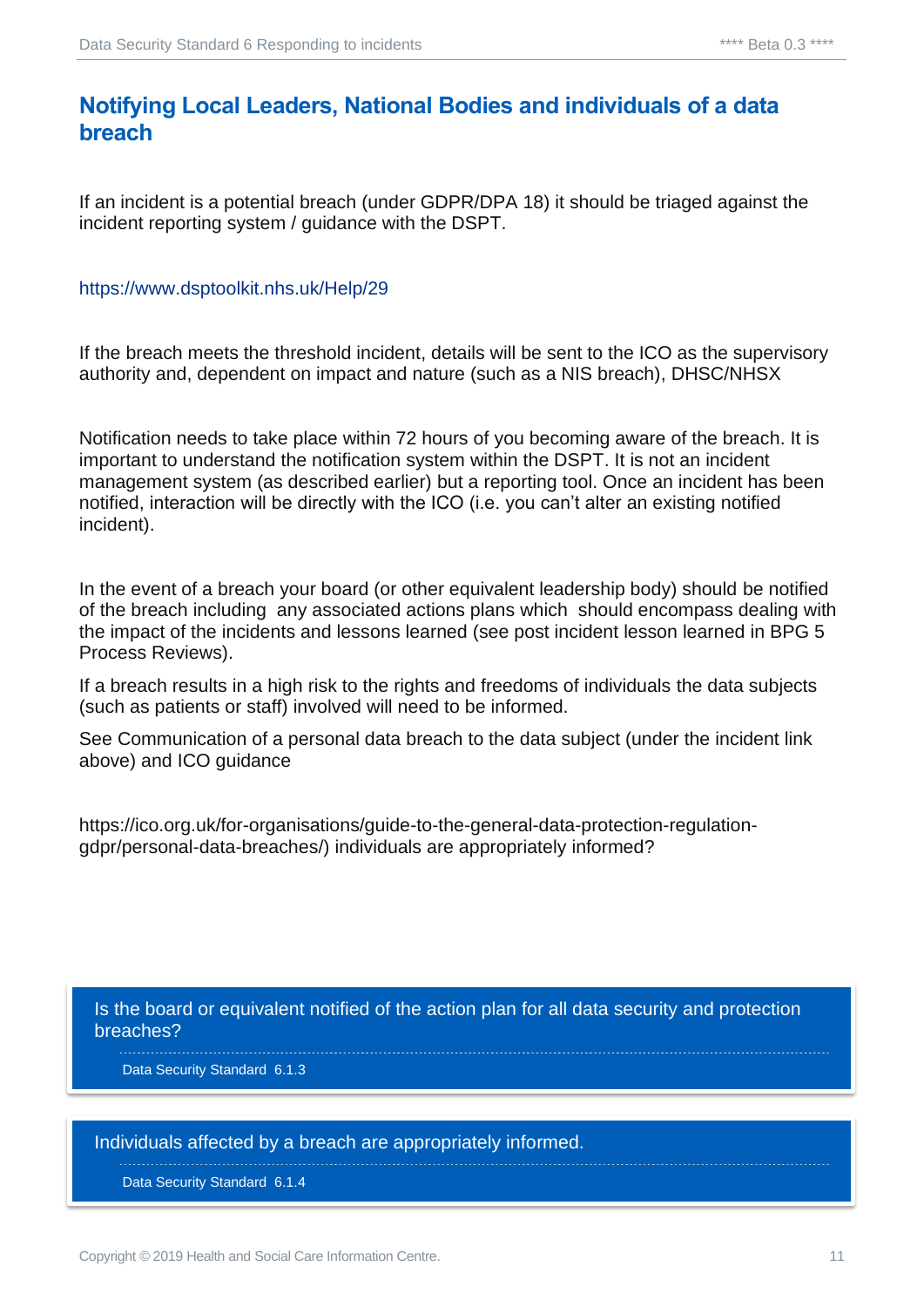## <span id="page-11-0"></span>**End point anti-virus**

The NDG review highlights the importance of deploying suitable measures to reduce the likelihood of incidents in the first place, such as anti-virus solutions.

Each end point (desktop computer, laptop or tablet<sup>\*</sup><sub>1</sub>) should be protected by an anti-virus product.

Whatever the the solution should enable you to easily determine the anti-virus status on each end-point, i.e. how up-to-date it is.updated

Your anti-virus solution will generate alerts every time an event occurs (such as a detected infected file). You should be able interrogate your system to know what they are, whether they are fixed or whether you need to take any further action.

Managing your IT estate will be easier with a central management, because even where you have a small number of endpoints, examining each one can be cumbersome. Some providers will provide you with features to manage a small estate, making this task easier.

Has antivirus/anti-malware software been installed on all computers that are connected to or capable of connecting to the Internet?

Data Security Standard 6.2.1

\*1tablet with the main operating systems of the organisation not a mobile operating system.

### <span id="page-11-1"></span>**Anti-virus costs**

Money should not be seen as a barrier to having adequate antivirus protection. There are anti-virus packages that are bundled with the operating system (such as Microsoft Windows Defender) or can be acquired at zero or modest cost. For NHS organisations using Windows 10 (which is centrally funded) the Advanced Threat Protection version of Defender (Now known as Microsoft Defender for Endpoint (MDE)) "is included.

## <span id="page-11-2"></span>**Anti-virus coverage**

As well as being on the endpoints, anti-virus protection should be installed on all your central infrastructure servers such as:

- o File servers
- o Mail servers
- o application servers
- o print servers.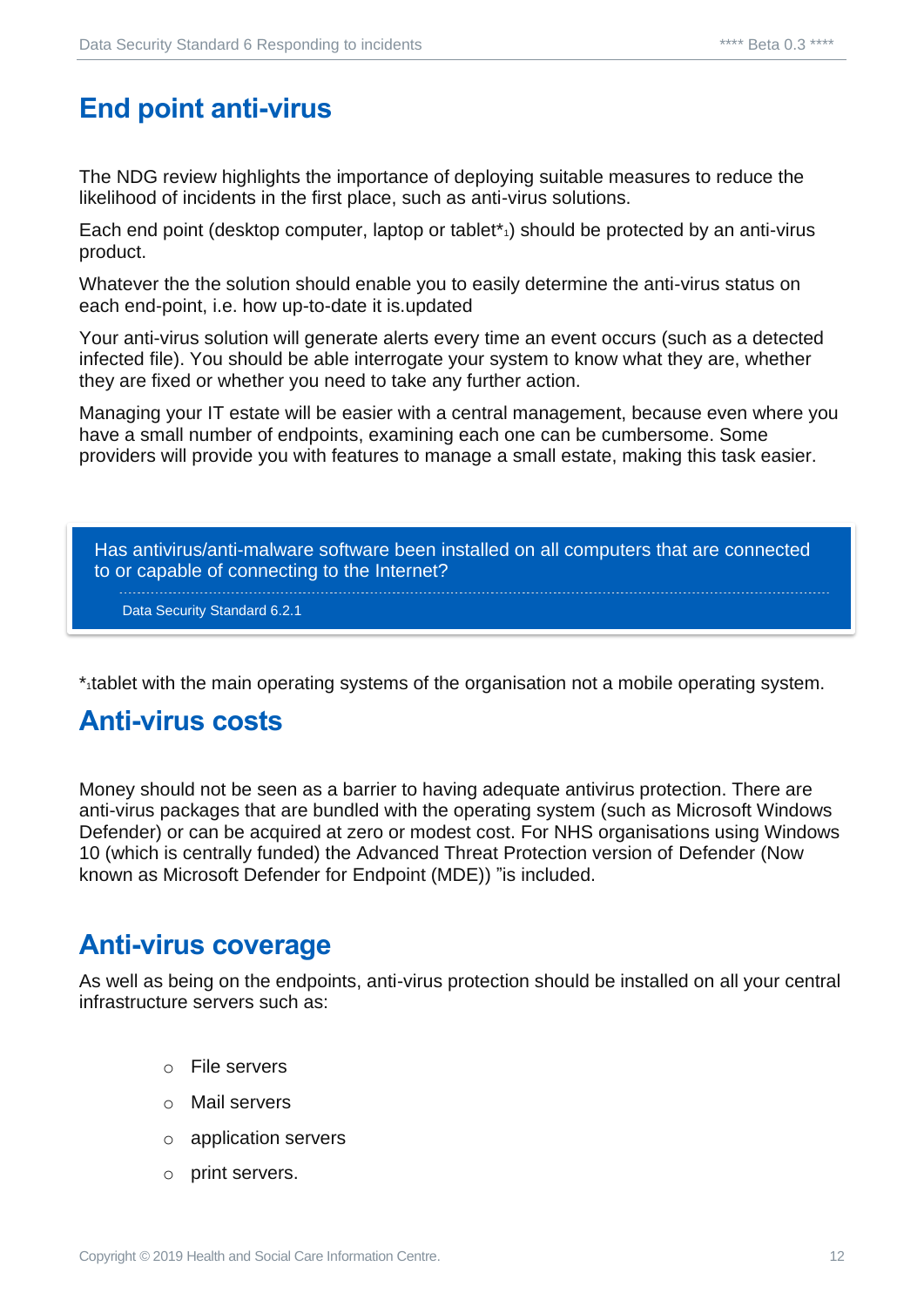## <span id="page-12-0"></span>**Always on, always connected, always up to date**

Antivirus / malware protection should be installed on desktops, servers, laptops and tablets<sup>\*</sup><sub>1</sub>. It includes those devices that are currently connected to the internet and those that have the capability to be connected to the internet.

The AV/Malware protection agent should be automatically updated with the latest signatures / pattern files. The updating in larger estates may be from a central source for management or smaller estates may just update from the providers themselves. In the case of ATP/MDE provided to NHS organisations as part of the centrally funded Windows 10 deployment Windows 10 rollout, updating is performed on your behalf.

Conversely not installing antivirus on a device (which supports antivirus / malware protection) should be an informed decision and effective layered controls put in place to prevent internet connection. This should be at a network level i.e. an isolated network segment and device level e.g. using non routable IP subnet range. The effect of the controls should be to mitigate the effect of accidentally connecting the device to any network with a gateway to the internet.

As well as the ability to perform a manual scan, the antivirus / malware protection should perform an automatic scan (based upon an up to date pattern/ engine) against any accessed files (irrespective of source). These can be when accessed locally, downloaded or from a network share.

Antivirus/anti-malware is kept continually up to date.

Data Security Standard 6.2.3

Antivirus/anti-malware software scans files automatically upon access.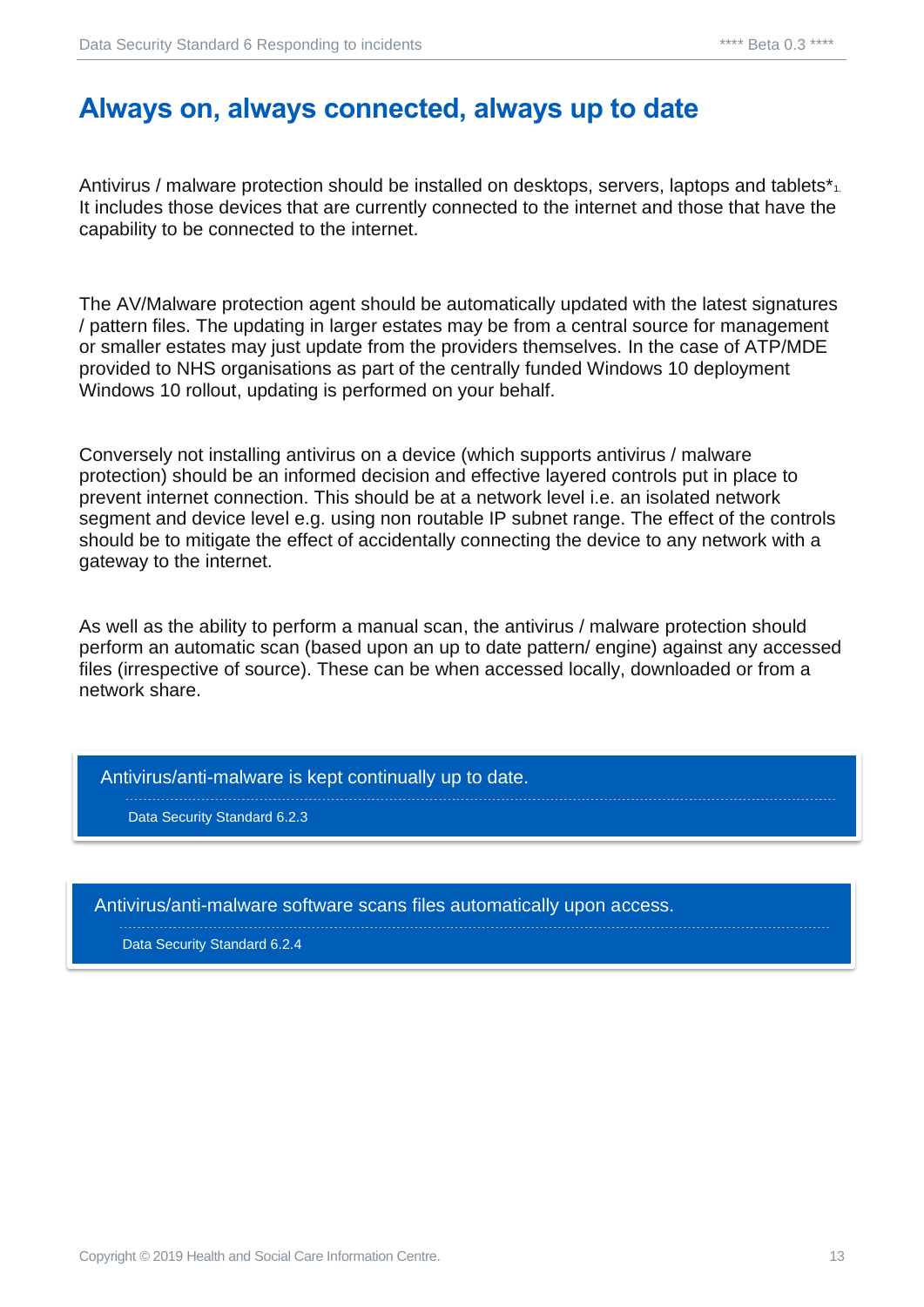## <span id="page-13-0"></span>**Blocking web malicious content**

There should be a mechanism to scan and block malicious content on web pages. This can be at the network level with internet traffic going through a web proxy, utilising the NCSC's Protective DNS (PDNS) service which blocks malicious domains or through your own block listing. Using the NHS Secure Boundary solution which implements both of these measures is recommended for those NHS organisations.

Alternatively blocking can occur at the browser level with an add on that blocks malicious content in the browser. This is generally the least favoured option in all but the smallest of organisations due to its general lack of central management.

Connections to malicious websites on the Internet are prevented. Data Security Standard 6.2.5

## <span id="page-13-1"></span>**Application Management**

Your organisation should have an approved list of signed applications across all its platforms and devices (so called allow listing).

This applies to all types of

- Servers be that infrastructure, web and application
- Desktops and Laptops
- Tablets and Mobile Phones (with both mobile and main operating systems)

If the application is not signed or has an invalid signature it should not be executed.

You can get a code signing certificate from various suppliers and there are number of commercial and freeware tools for signing your packaged applications. (see your IT function for assistance)

Does the organisation maintain a list of approved applications, and are users prevented from installing any application that is unsigned or has an invalid signature?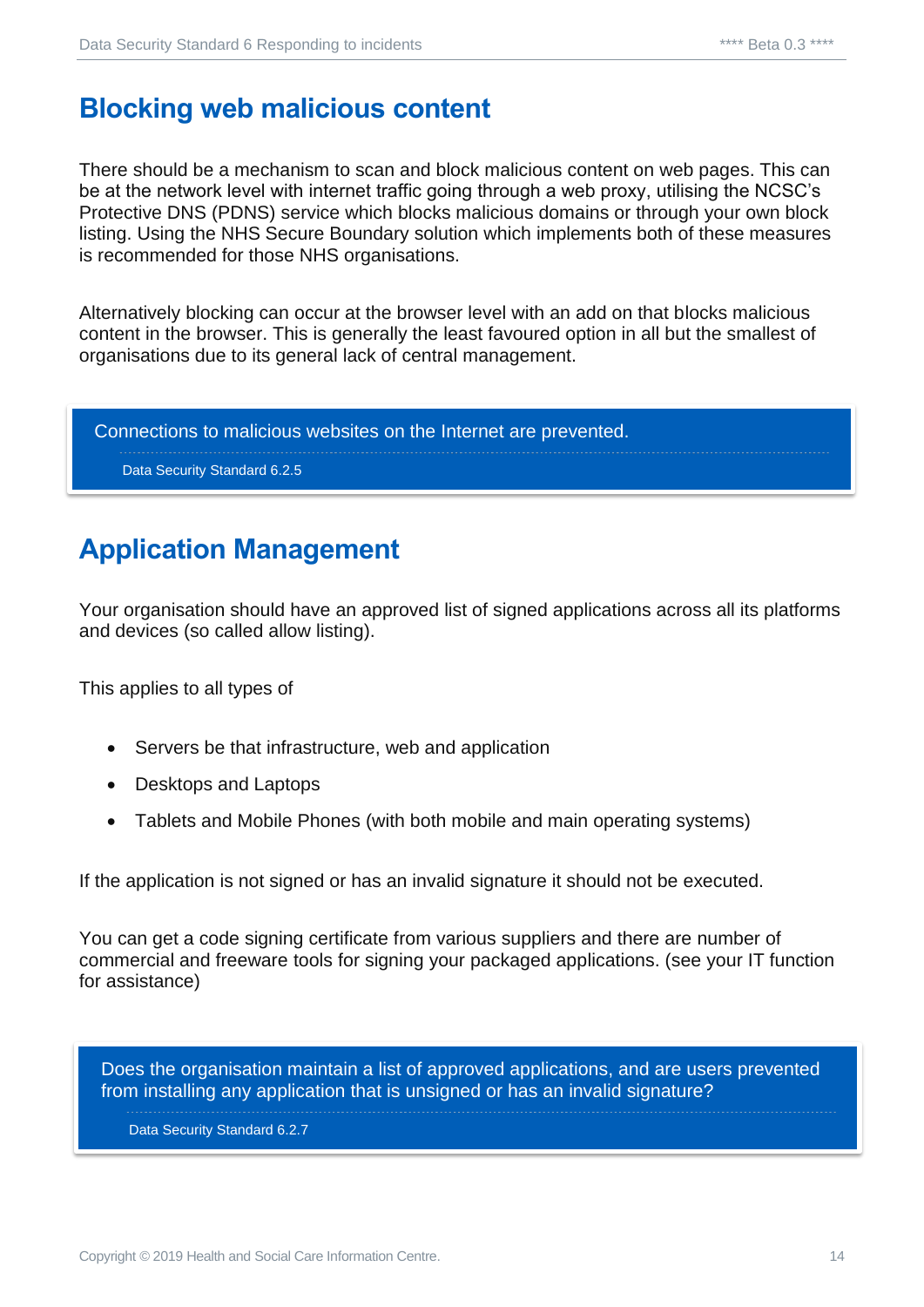It can be helpful to ensure devices are set up consistently though having "standard builds". It is recognised with mobile operating systems enforcement of standard builds and applications can be challenging, however, this should not prevent the organisation having a catalogue of approved applications.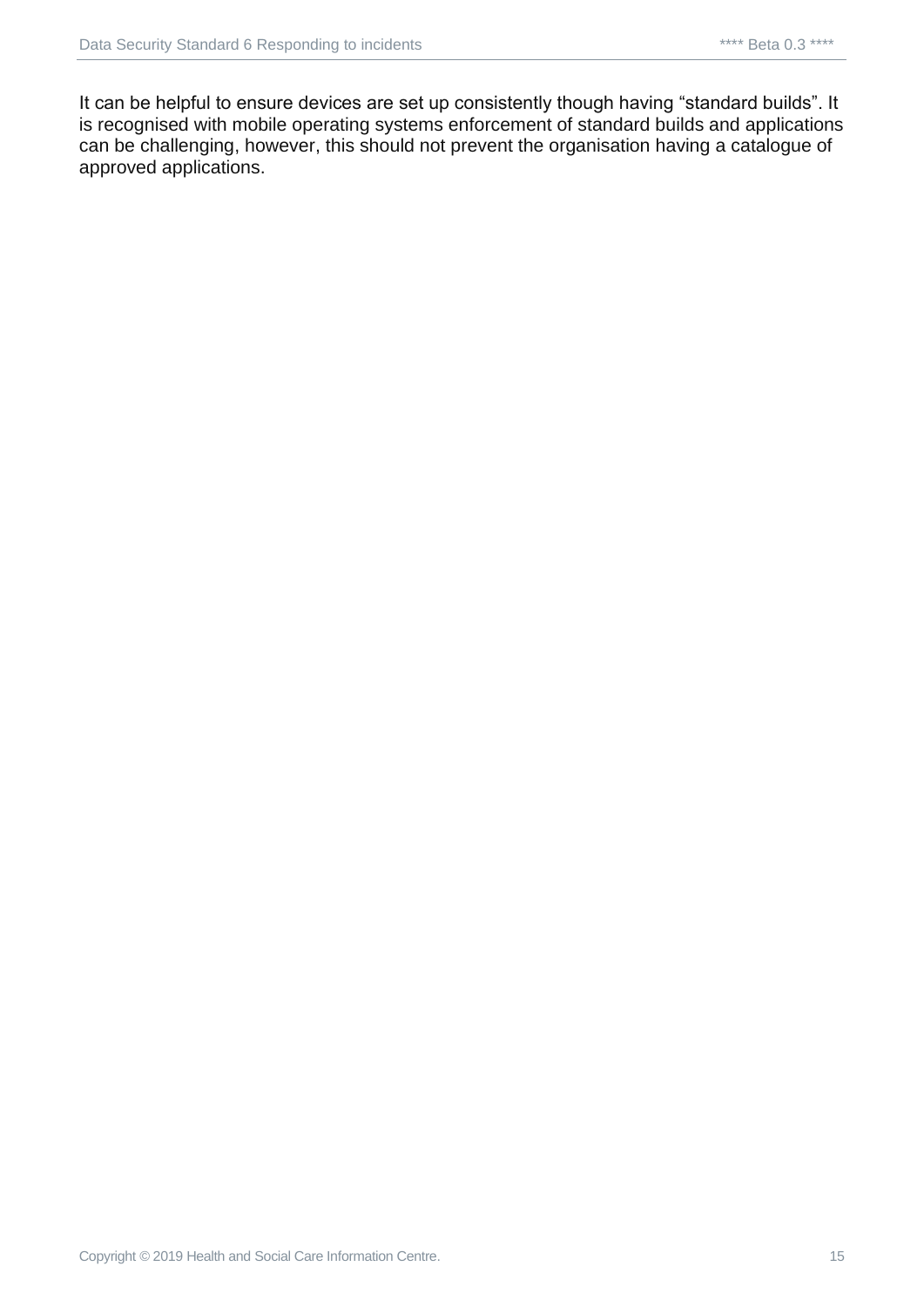## <span id="page-15-0"></span>**Email server software**

Dependent on your organisation and whether you manage your own email system, you should have some form of 'email gateway' which is generally a central system that protects against these email-borne threats.

Please note, if your organisation's mail system is NHS Mail exclusively, you do not have the requirement to monitor as this is managed on your behalf.

In addition to the requirements for server grade anti-virus and malware solutions (where appropriate and dependent on the size and structure of your organisation), it is recommended that email systems include specific features that offer additional protection, such as:

- quarantine of possibly infected files
- mass mailing protection
- secured access to logs and quarantined files for audit purposes
- generic attachment filtering
- email content and attachment inspection
- controls to prevent the forwarding of infected emails
- organisations should consider the requirement to implement controls to disallow all attachments - apart from those specified on an 'allowed list'.This should be relatively easy to implement and maintain (e.g. what business need is there for attachment type a, b or c to be received or transmitted?).

Your chosen solution should allow reporting particularly

- volume of spam mails
- volume of emails being filtered.

Number of phishing emails reported by staff per month. Data Security Standard 6.2.6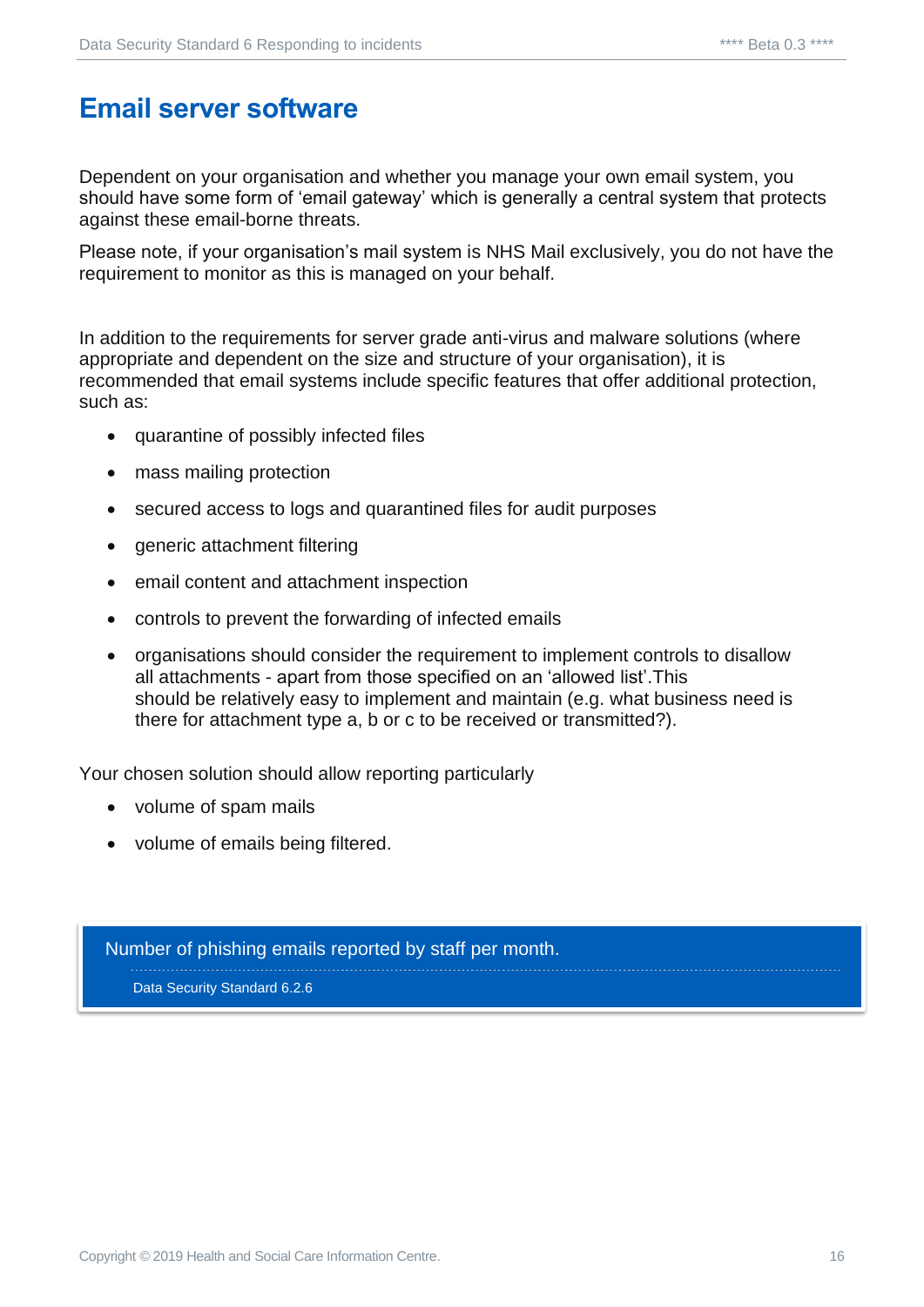#### <span id="page-16-0"></span>**DMARC, DKIM and SPF**

Your email service provider must implement Domain-based Message Authentication Reporting and Conformance (DMARC), Domain Keys Identified Mail (DKIM) and Sender Policy Framework (SPF) records should be implemented to make email spoofing more difficult.

DMARC should be enforced on all inbound email. These features are provided by default by NHS Mail

#### <span id="page-16-1"></span>**Spam, Spam everywhere but not a bite to eat**

You should have a spam and filtering email filter in place. These can either be inbuilt with the email server product or a different third party offering.

Ultimately the goal is to reduce spam and spear-phishing. There is always a balance between how aggressive you filter spam as very low tolerance setting will lead to false positives (i.e. genuine mail being classified as spam) and vice versa.

This guide does not go into the detail of implementation (for DMARC, DKIM and SPF) as the NCSC have some comprehensive guide here

<https://www.ncsc.gov.uk/guidance/email-security-and-anti-spoofing>

and Conformance (DMARC), Domain Keys Identified Mail (DKIM) and Sender Policy You have implemented on your email, Domain-based Message Authentication Reporting Framework (SPF) for your organisation's domains to make email spoofing difficult.

Data Security Standard 6.2.8

You have implemented spam and malware filtering, and enforce DMARC on inbound email.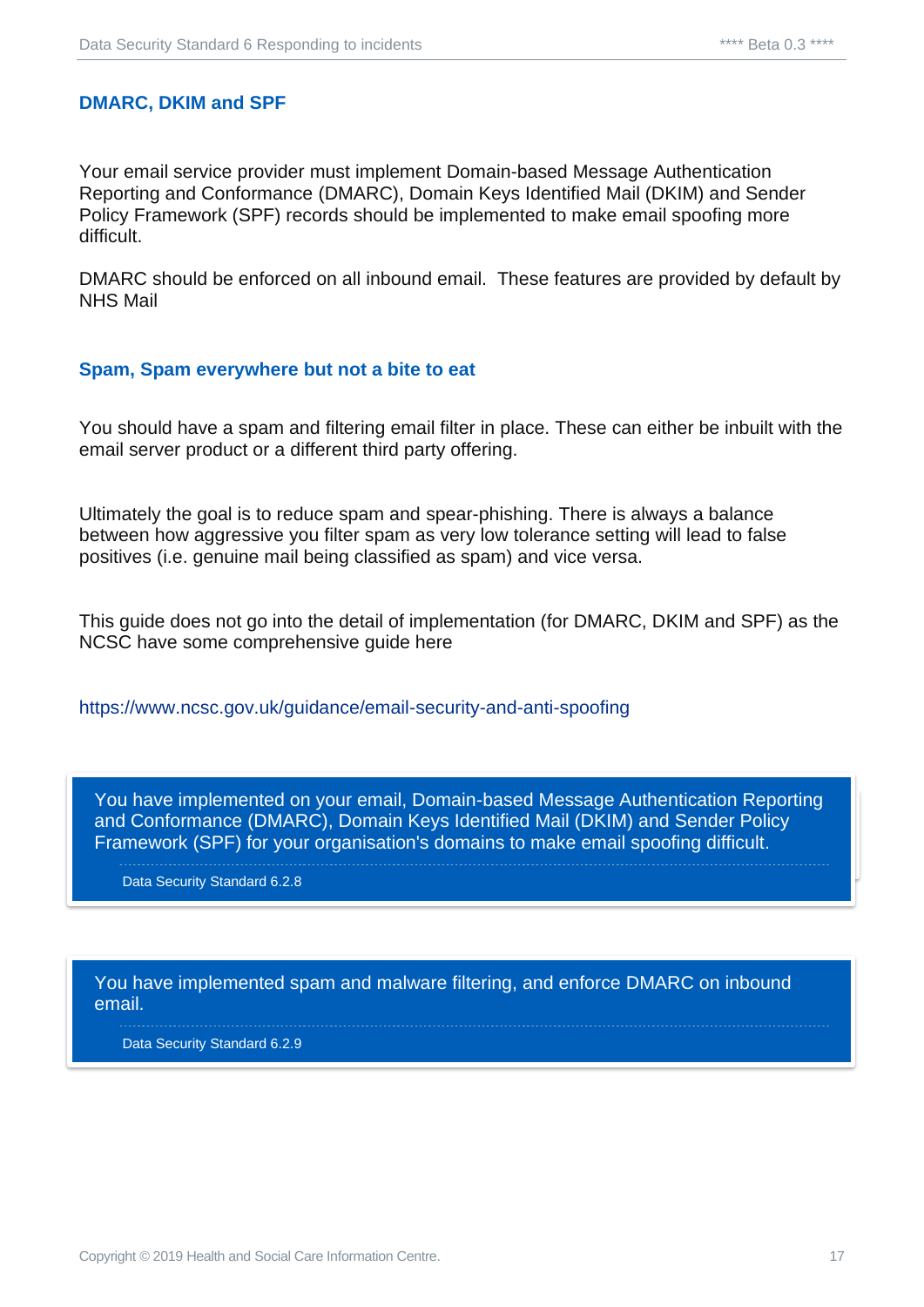## <span id="page-17-0"></span>**Acting upon known vulnerabilities**

#### <span id="page-17-1"></span>**Which vulnerabilities?**

There are many sources of information relating to known threats and vulnerabilities listings. For health and care organisations, the referenced authoritative list is from NHS Digital..

Threats and vulnerabilities are often used terms and sometime can be incorrectly interchanged.

#### <span id="page-17-2"></span>**Threats**

The possible danger that could lead to an incident which could result in harm to systems and the organisation.

#### <span id="page-17-3"></span>**Vulnerability**

A vulnerability is a weakness which allows an attacker to compromise security (integrity, confidentiality or availability).



A threat could exploit a vulnerability (such as a gap) to lead to a potential incident. Not every threat will have a corresponding technical vulnerability, but it is very common.

For the purpose of this guide the scope of vulnerabilities are those listed on the NHS Digital Cyber Alerts portal.

#### <https://digital.nhs.uk/cyber-alerts>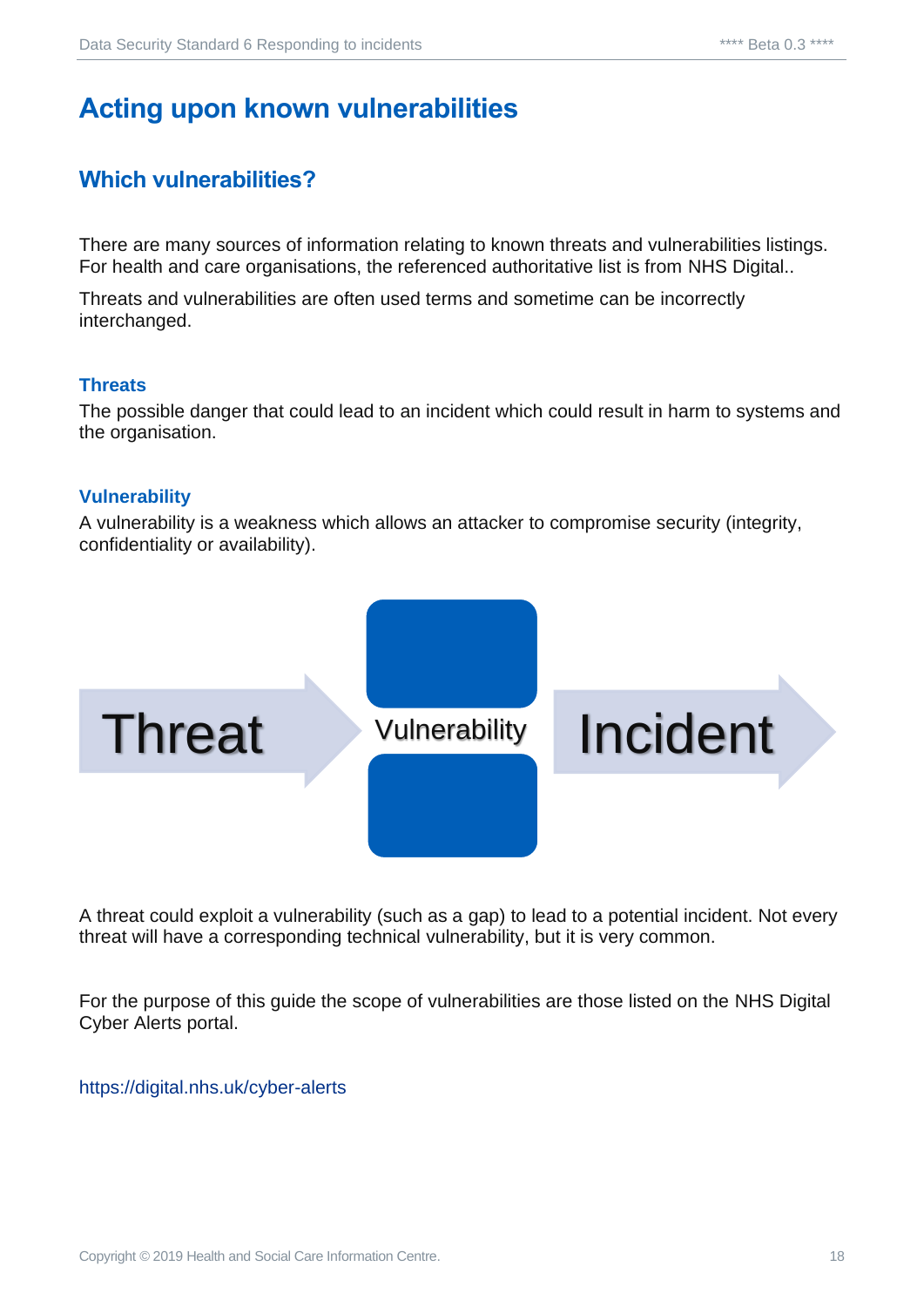#### <span id="page-18-0"></span>**NHS Cyber Alerts Service**

NHS organisations should sign up to receive Cyber alerts (see Appendix 2), once you are signed up you will receive emails alerting you of emerging threats that you need to action.

https://digital.nhs.uk/services/respond-to-an-nhs-cyber-alert

A complete repository of those threats (including vulnerabilities) is contained within NHS Cyber Alerts Portal (Appendix 2). It is important that you act upon this important intelligence. The implications of not doing so were seen during the  $12<sup>th</sup>$  May 2017 Wannacry cyberattacks)*.*

Your organisation should respond to high severity cyber alerts within 48 hours. In responding to the alert include being cognisant of what the alert is asking you to do, knowing if the alert is applicable to your infrastructure and going some way in mitigating the issue.

It is recognised that some alerts mitigation will take a longer period to implement the prescribed treatment (given large estates and critical servers) however this should not be seen as an excuse for inaction.

If you have had a data security incident, was it caused by a known vulnerability?

Data Security Standard 6.3.1

The NHS Digital Data Security Centre works to make sure patient data and information is used securely and safely, through the services, guidance and support provided to health and care organisations.This includes :

- monitoring security threats to IT systems and networks and help organisations respond to these threats, through defence and incident management
- providing the national response to system-wide security incidents, such as the [cyber](https://digital.nhs.uk/article/1495/Latest-guidance-for-NHS-on-protecting-against-cyber-attack)[attack on 12 May 2017](https://digital.nhs.uk/article/1495/Latest-guidance-for-NHS-on-protecting-against-cyber-attack)
- Working in collaboration with the National Cyber Security Centre and other arms length bodies
- offering information security consultancy and helping with security issues in system design and development
- setting and reviewing standards on IT security for the health and care sector
- providing guidance and advice for people working in health and care.

The organisation acknowledges all 'high severity' cyber alerts within 48 hours using the respond to an NHS cyber alert service.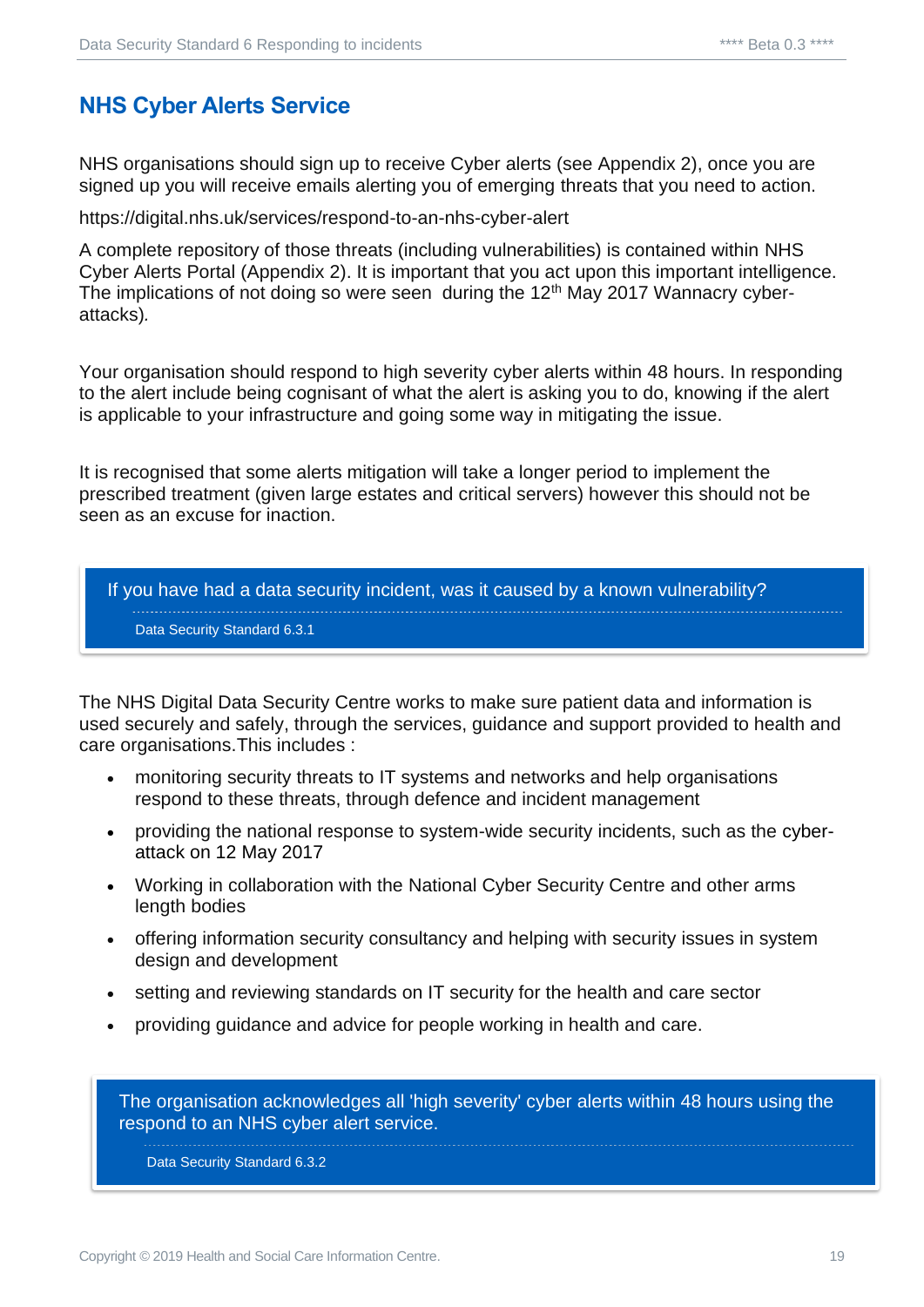#### <span id="page-19-0"></span>**Repeat data security incidents**

As described earlier an incident can occur when a vulnerability is exploited. Iit is expected, hopefully prior to occurrence, that this vulnerability is treated, but certainly after the 1<sup>st</sup> occurrence.

A repeat incident is defined as an exploitation of the same vulnerability on the same systems or different ones, that occurs within 3 calendar months of the original or subsequent occurrence.

For example, an observed backdoor i.e. bypasses the system's customary security mechanisms (from the Cyber Alert portal) vulnerability in Windows Server editions.

If your trust intranet server has had a data security incident featuring the back door and the same / similar incident (similar in that it used the same back door) occurs within 3 months on the same server this qualifies under this item.

If the same back door is exploited on another server again within the 3 months leading to an incident this also qualifies.

This obviously points to practise of where possible remediating vulnerabilities across your estate before they are exploited. Where they have been exploited ensuring the same vulnerability is treated estate wide and not just on the affected system.

Have you had any repeat data security incidents within the organisation during the past twelve months?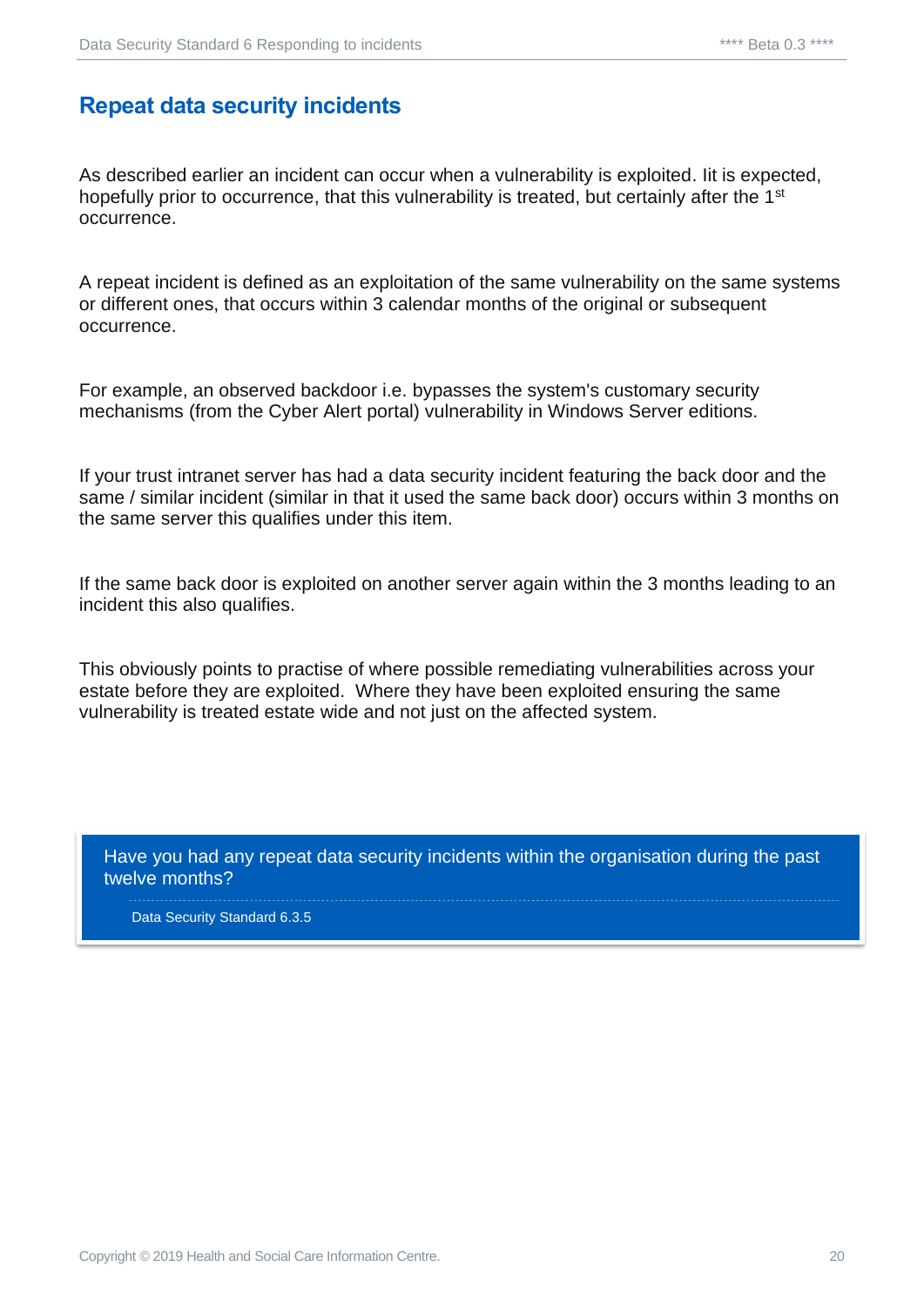#### <span id="page-20-0"></span>**Monitoring**

You should be able to detect cyber events that can have an impact on your systems and services.

It is unlikely that you will have one monitoring solution in place. Monitoring and responding should be considered a multifaceted approach between people, processes and technology.

If you find the organisation has the technical capabilities to detect and log cyber events but not the people capacity to respond to them, this does not reduce your attack surface and makes you more liable to repeat data security incidents.

The NCSC has security monitoring guidance in its NIS collection

https://www.ncsc.gov.uk/collection/caf/caf-principles-and-guidance/c-1-security-monitoring

The Organisation has a proportionate monitoring solution to detect cyber events on systems and services.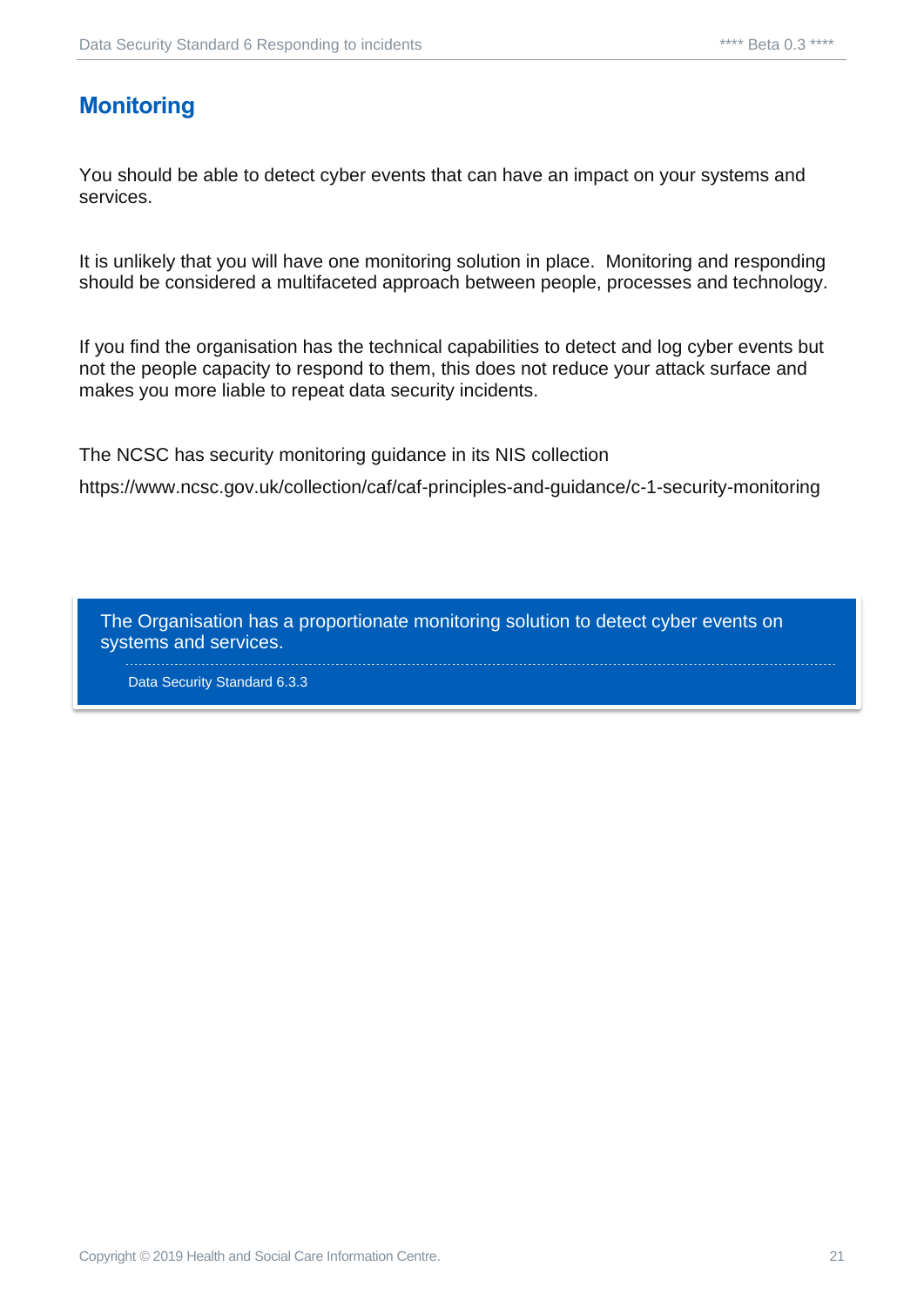#### <span id="page-21-0"></span>**Fraud**

Increasingly digital services are proving to be attractive to cyber criminals and are being subjected to fraudulent activity.

The first step is to understand which of your digital services may be an attractive target.

Action Fraud (National Fraud and Cyber Crime Reporting Centre) has an Ato Z of fraud which should help you in identifying those systems.

<https://www.actionfraud.police.uk/a-z-of-fraud-category>

The focus is primarily on financial fraud, but my not be limited to that,e.g. there are identity / staff systems which could be used for identity theft or Telephony Fraud.

There is some guidance below which is the latest available (at the time of publication) however is subject to a refresh.

[https://www.gov.uk/government/publications/transaction-monitoring-for-hmg-online-service](https://www.gov.uk/government/publications/transaction-monitoring-for-hmg-online-service-providers)[providers](https://www.gov.uk/government/publications/transaction-monitoring-for-hmg-online-service-providers)

Are all new digital services that are attractive to cyber criminals (such as for fraud) implementing transactional monitoring techniques from the outset?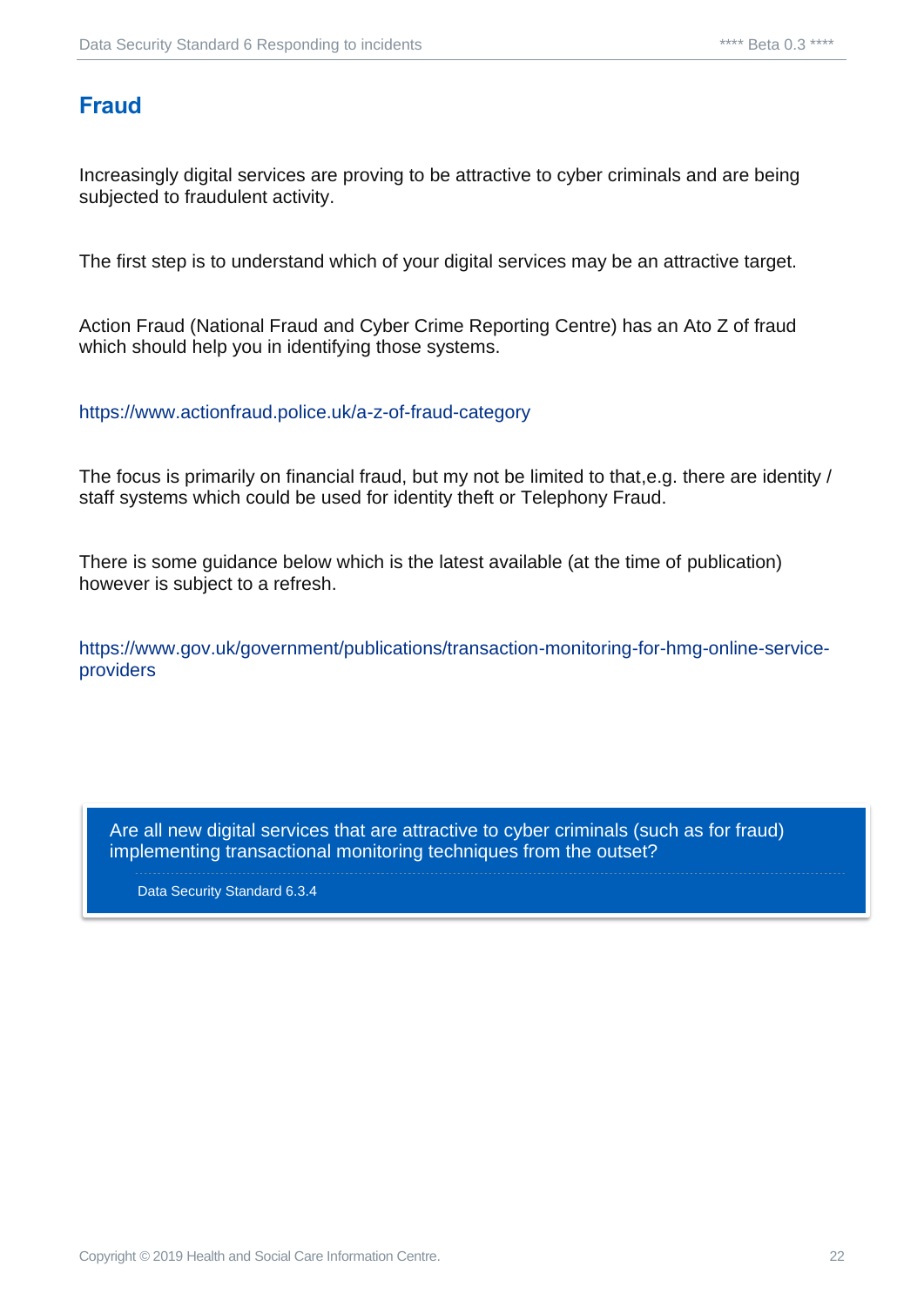## <span id="page-22-1"></span><span id="page-22-0"></span>**Appendix 1 - Table of Data Security Level 6 Assertions**

| <b>Assertion</b>                                                                                                                                                           | Sub<br><b>Assertion</b> | <b>Evidence</b>                                                                                                                                                                                                                                                     |
|----------------------------------------------------------------------------------------------------------------------------------------------------------------------------|-------------------------|---------------------------------------------------------------------------------------------------------------------------------------------------------------------------------------------------------------------------------------------------------------------|
| 6.1 A confidential<br>system for<br>reporting security<br>breaches and near<br>misses is in place<br>and actively used.                                                    | 6.1.1                   | A policy/procedure is in place to ensure<br>data security and protection incidents are<br>managed/reported appropriately.                                                                                                                                           |
|                                                                                                                                                                            | 6.1.3                   | Is the board or equivalent notified of the<br>action plan for all data security and<br>protection breaches?                                                                                                                                                         |
|                                                                                                                                                                            | 6.1.4                   | Individuals affected by a breach are<br>appropriately informed.                                                                                                                                                                                                     |
| 6.2 All user<br>devices are<br>subject to anti-<br>virus protections<br>while email<br>services benefit<br>from spam<br>filtering deployed<br>at the corporate<br>gateway. | 6.2.1                   | Has antivirus/anti-malware software been<br>installed on all computers that are<br>connected to or capable of connecting to<br>the Internet?                                                                                                                        |
|                                                                                                                                                                            | 6.2.3                   | Antivirus/anti-malware is kept continually<br>up to date.                                                                                                                                                                                                           |
|                                                                                                                                                                            | 6.2.4                   | Antivirus/anti-malware software scans<br>files automatically upon access.                                                                                                                                                                                           |
|                                                                                                                                                                            | 6.2.5                   | Connections to malicious websites on the<br>Internet are prevented.                                                                                                                                                                                                 |
|                                                                                                                                                                            | 6.2.6                   | Number of phishing emails reported by<br>staff per month.                                                                                                                                                                                                           |
|                                                                                                                                                                            | 6.2.7                   | Does the organisation maintain a list of<br>approved applications, and are users<br>prevented from installing any application<br>that is unsigned or has an invalid<br>signature?                                                                                   |
|                                                                                                                                                                            | 6.2.8                   | You have implemented on your email,<br>Domain-based Message Authentication<br>Reporting and Conformance (DMARC),<br>Domain Keys Identified Mail (DKIM) and<br>Sender Policy Framework (SPF) for your<br>organisation's domains to make email<br>spoofing difficult. |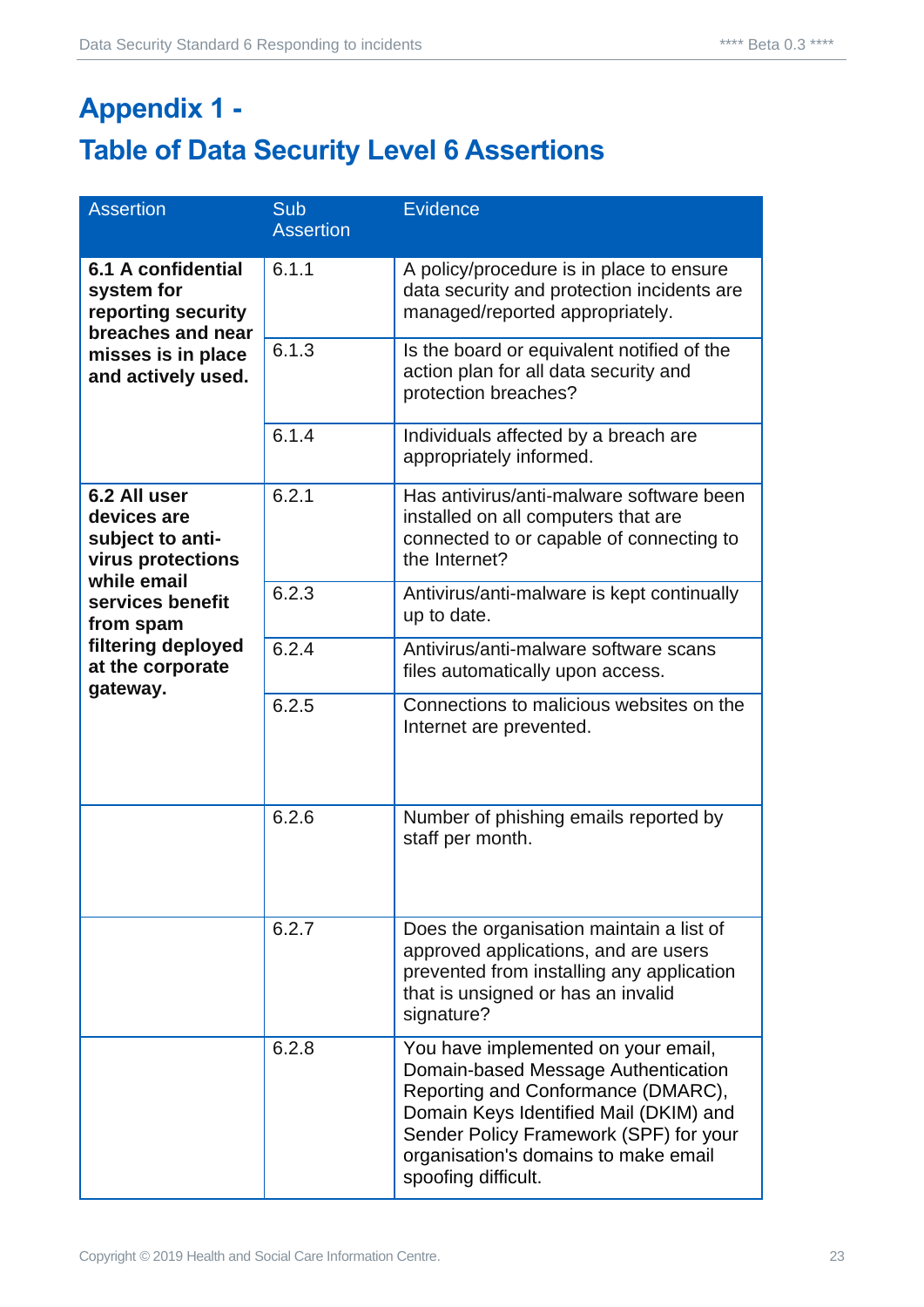|                                                                                                                                                                  | 6.2.9 | You have implemented spam and<br>malware filtering, and enforce DMARC on<br>inbound email.                                                                         |
|------------------------------------------------------------------------------------------------------------------------------------------------------------------|-------|--------------------------------------------------------------------------------------------------------------------------------------------------------------------|
| 6.3 Known<br>vulnerabilities are<br>acted on based on<br>advice from NHS<br>Digital, and<br>lessons are<br>learned from<br>previous incidents<br>and near misses | 6.3.1 | If you have had a data security incident,<br>was it caused by a known vulnerability?                                                                               |
|                                                                                                                                                                  | 6.3.2 | The organisation acknowledges all 'high<br>severity' cyber alerts within 48 hours using<br>the respond to an NHS cyber alert<br>service.                           |
|                                                                                                                                                                  | 6.3.3 | The Organisation has a proportionate<br>monitoring solution to detect cyber events<br>on systems and services.                                                     |
|                                                                                                                                                                  | 6.3.4 | Are all new digital services that are<br>attractive to cyber criminals (such as for<br>fraud) implementing transactional<br>monitoring techniques from the outset? |
|                                                                                                                                                                  | 6.3.5 | Have you had any repeat data security<br>incidents within the organisation during<br>the past twelve months?                                                       |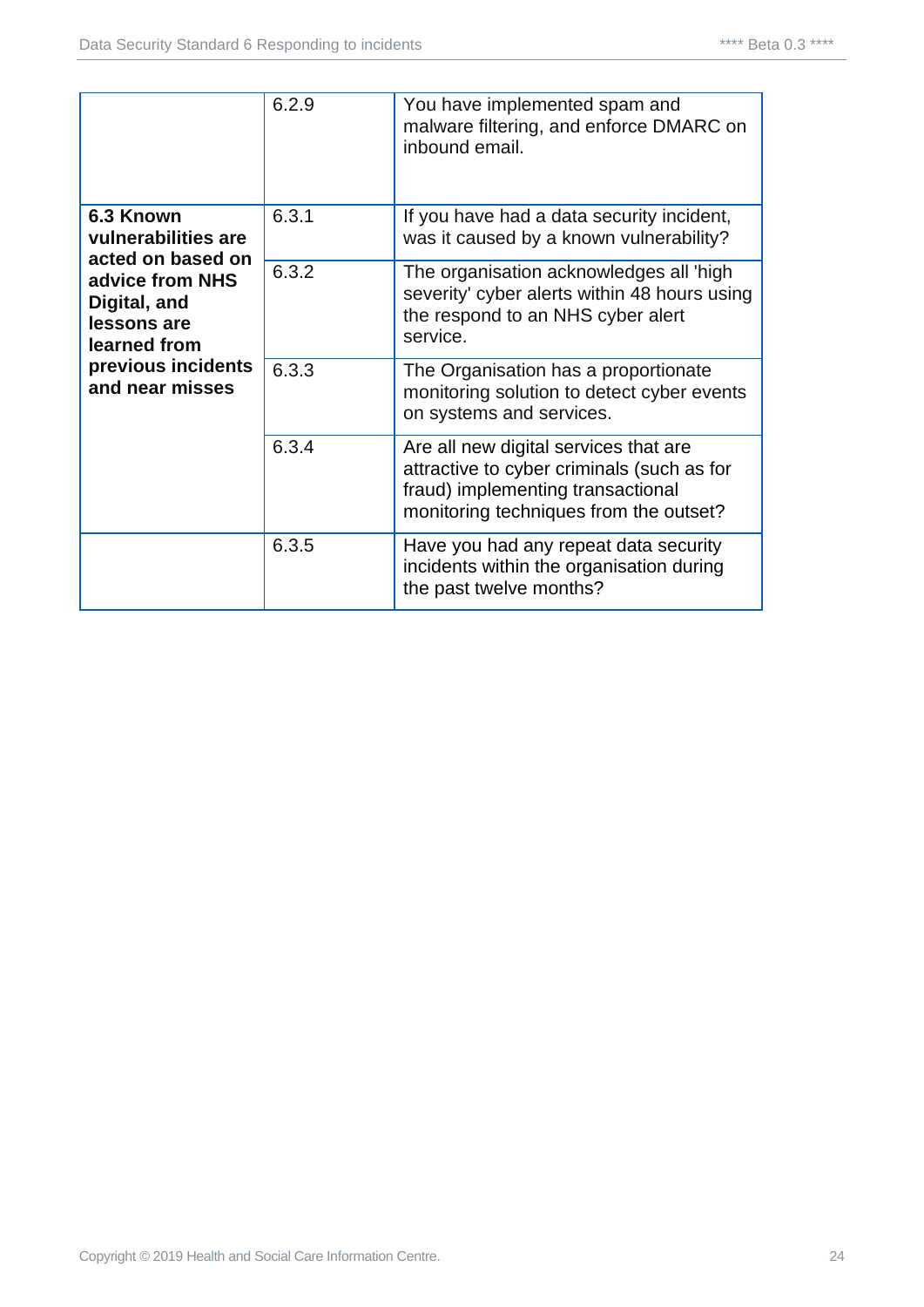## <span id="page-24-1"></span><span id="page-24-0"></span>**Appendix 2 - Useful resources**

#### **Security Incident Management (GPG 24): National Cyber Security Centre**

Guidance on factors to consider in relation to the management of security incidents within organisations.

<https://www.ncsc.gov.uk/guidance/security-incident-management-good-practice-guide-24-0>

#### **Guide to the Notification of Data Security and Protection Incidents: NHS Digital**

Guidance on reporting an incident for the General Data Protection Regulation (GDPR) and Networks and Information System (NIS) Directive

#### <https://www.dsptoolkit.nhs.uk/Help/29>

#### **Freedom to Speak Up review: an independent review into creating an open and honest reporting culture in the NHS**

Sir Robert Francis publishes his report on the Freedom to Speak Up review. In his report Sir Robert sets out 20 Principles and Actions which aim to create the right conditions for NHS staff to speak up, share what works right across the NHS and get all organisations up to the standard of the best and provide redress when things go wrong in future.

[http://webarchive.nationalarchives.gov.uk/20150218150512/http://freedomtospeakup.org.uk/the](http://webarchive.nationalarchives.gov.uk/20150218150512/http:/freedomtospeakup.org.uk/the-report/)[report/](http://webarchive.nationalarchives.gov.uk/20150218150512/http:/freedomtospeakup.org.uk/the-report/)

#### **Professional service scheme cyber incidents: National Cyber Security Centre**

An important part of business continuity and disaster recovery planning is to be prepared by identifying a supplier of Cyber Incident Response services in advance of any serious attack.

<https://www.ncsc.gov.uk/scheme/cyber-incidents>

#### **Vulnerability management: National Cyber Security Centre**

Guidance to help organisations assess and prioritise vulnerabilities.

<https://www.ncsc.gov.uk/guidance/vulnerability-management>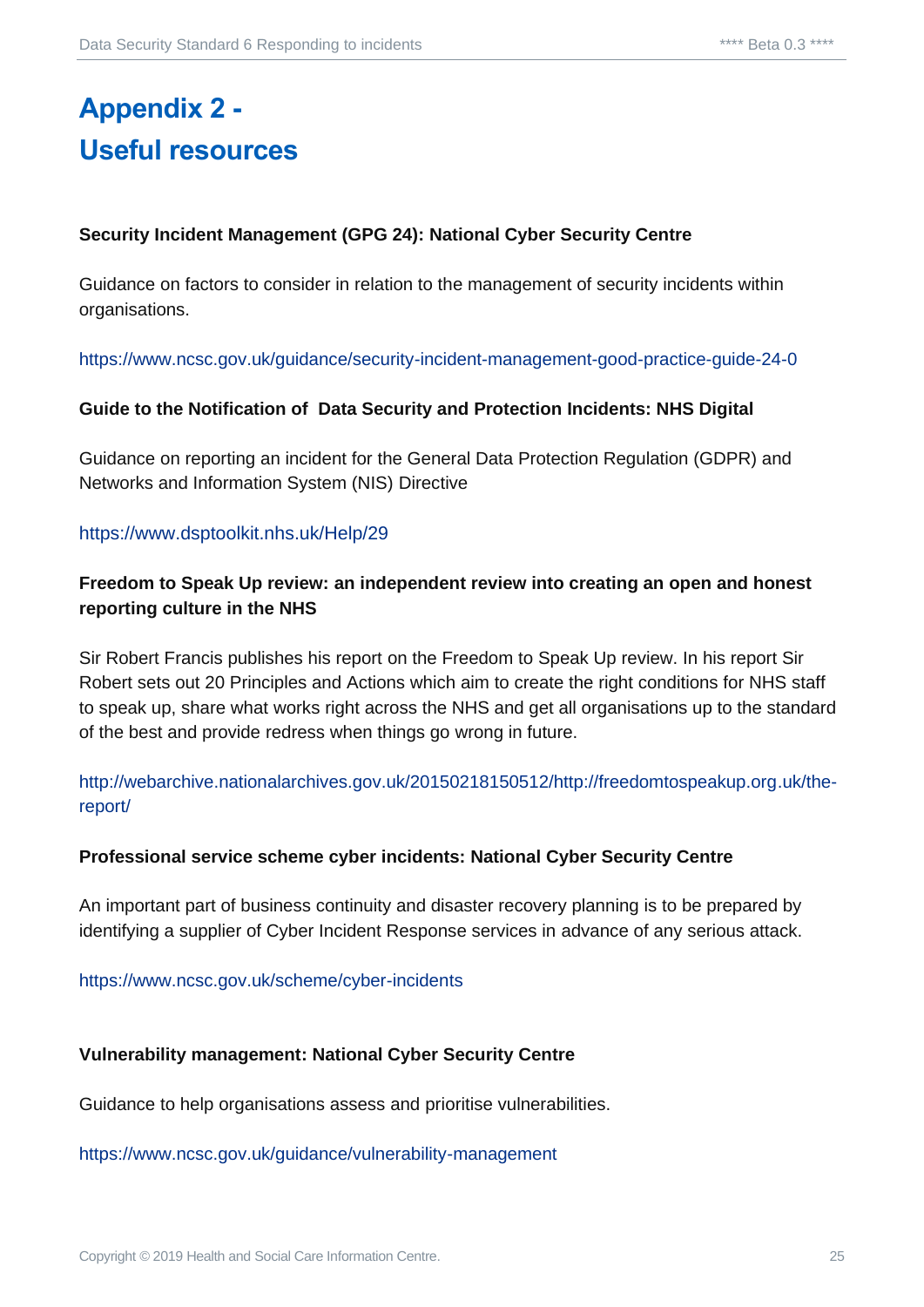#### **NHS Cyber Alerts Portal: NHS Digital**

A home of cyber security alert notifications to health and care organisations, ranging from weekly threat bulletins to immediate high-severity alerts.

<https://digital.nhs.uk/cyber-alerts>

#### **Data and cyber security: NHS Digital**

View the latest cyber and data security policy and good practice guidance from NHS Digital's data security centre.

Sign up for security threat bulletins and emergency notifications.

<https://digital.nhs.uk/cyber-security>